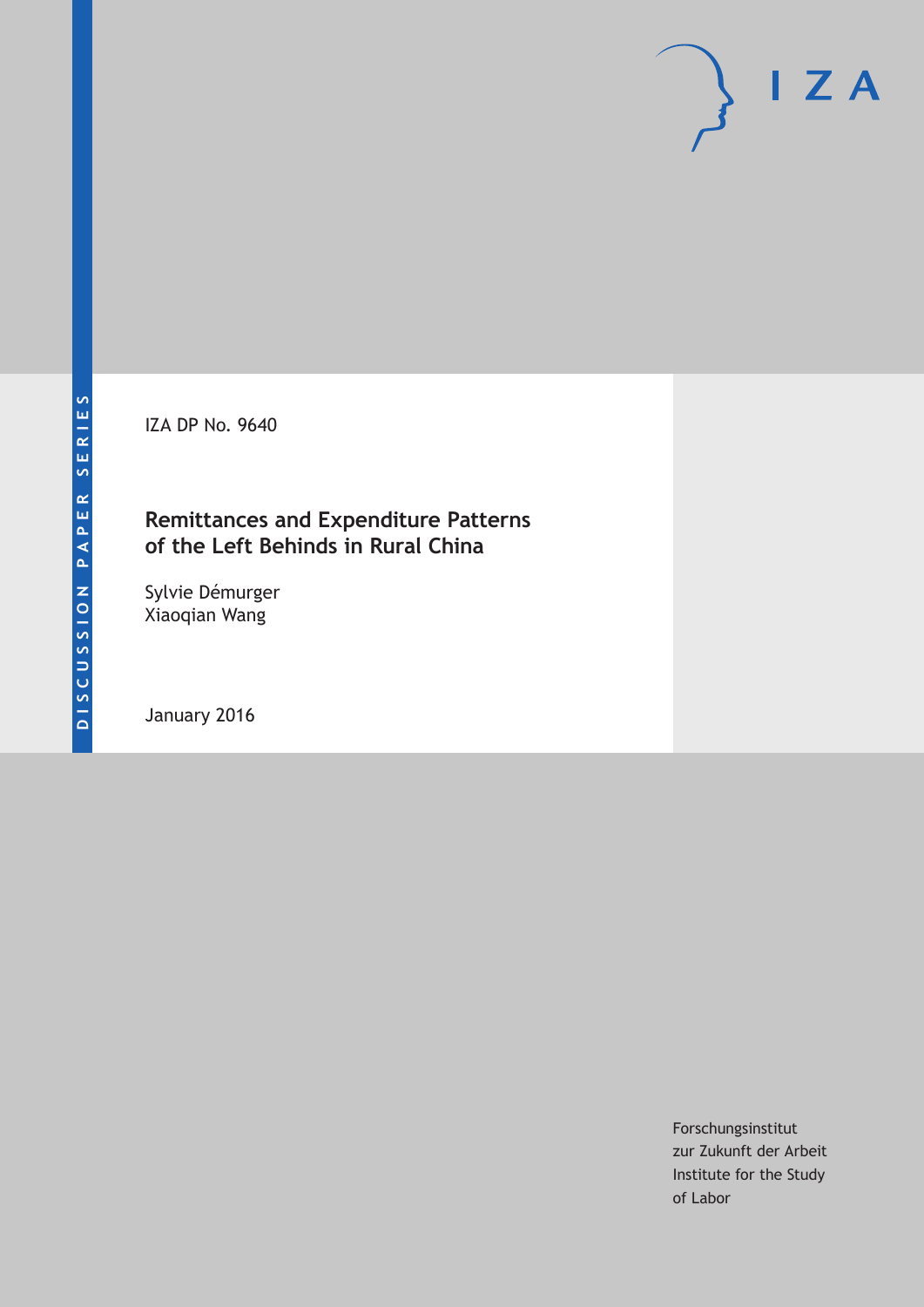# **Remittances and Expenditure Patterns of the Left Behinds in Rural China**

# **Sylvie Démurger**

*Université de Lyon, CNRS, GATE and IZA* 

### **Xiaoqian Wang**

*CNRS and GATE* 

Discussion Paper No. 9640 January 2016

IZA

P.O. Box 7240 53072 Bonn **Germany** 

Phone: +49-228-3894-0 Fax: +49-228-3894-180 E-mail: iza@iza.org

Any opinions expressed here are those of the author(s) and not those of IZA. Research published in this series may include views on policy, but the institute itself takes no institutional policy positions. The IZA research network is committed to the IZA Guiding Principles of Research Integrity.

The Institute for the Study of Labor (IZA) in Bonn is a local and virtual international research center and a place of communication between science, politics and business. IZA is an independent nonprofit organization supported by Deutsche Post Foundation. The center is associated with the University of Bonn and offers a stimulating research environment through its international network, workshops and conferences, data service, project support, research visits and doctoral program. IZA engages in (i) original and internationally competitive research in all fields of labor economics, (ii) development of policy concepts, and (iii) dissemination of research results and concepts to the interested public.

IZA Discussion Papers often represent preliminary work and are circulated to encourage discussion. Citation of such a paper should account for its provisional character. A revised version may be available directly from the author.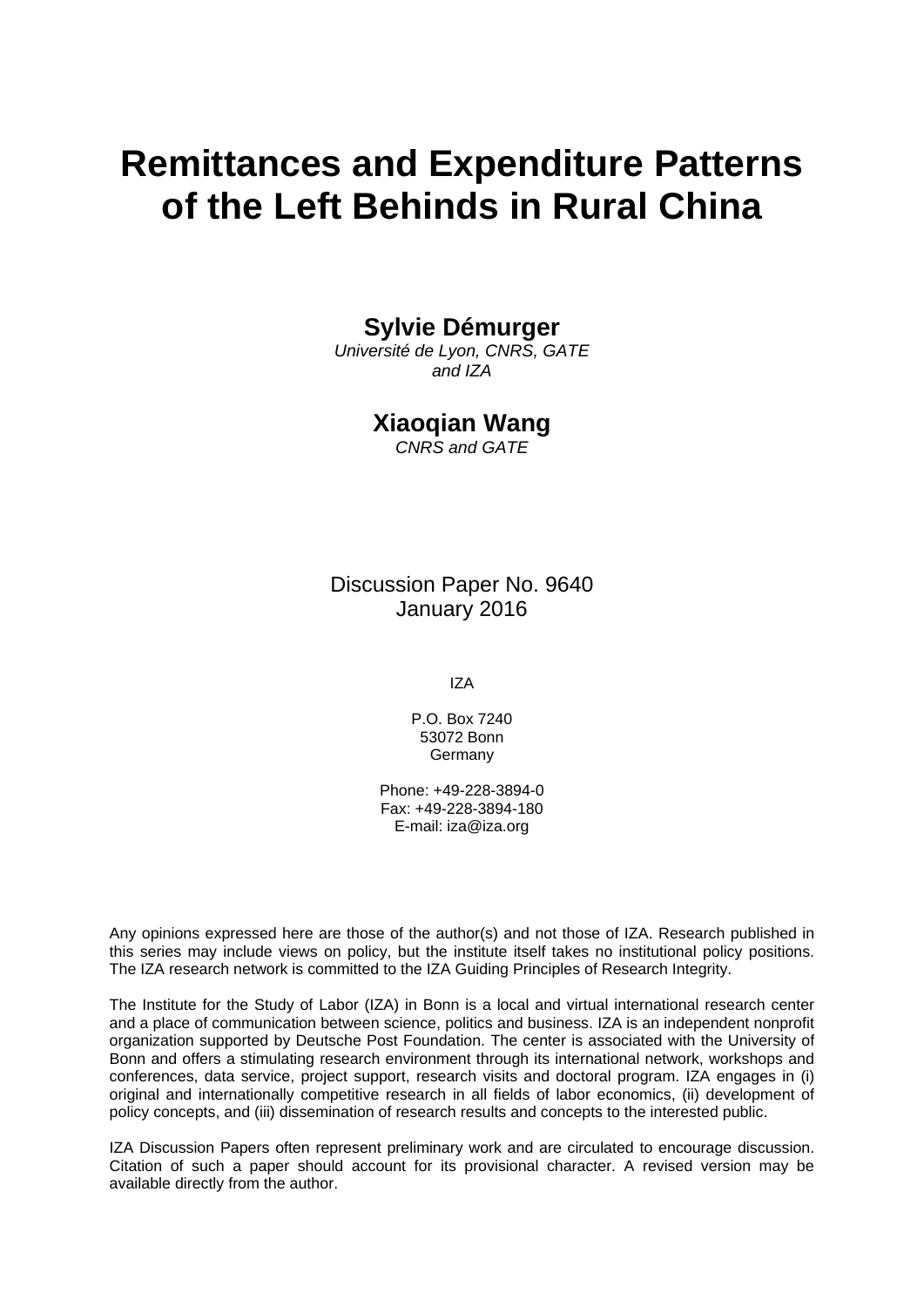IZA Discussion Paper No. 9640 January 2016

# **ABSTRACT**

# **Remittances and Expenditure Patterns of the Left Behinds in Rural China\***

This paper investigates how private transfers from internal migration in China affect the expenditure behaviour of families left behind in rural areas. Using data from the Rural-Urban Migration in China (RUMiC) survey, we assess the impact of remittances sent to rural households on consumption-type and investment-type expenditures. We apply propensity score matching to account for the selection of households into receiving remittances, and estimate average treatment effects on the treated. We find that remittances supplement income in rural China and lead to increased consumption rather than increased investment. Moreover, we find evidence of a strong negative impact on education expenditures, which could be detrimental to sustaining investment in human capital in poor rural areas in China.

JEL Classification: O15, J22, R23, D13, O53

Keywords: remittances, labour migration, expenditure behaviour, left-behind, China, propensity score matching

Corresponding author:

 $\overline{\phantom{a}}$ 

Sylvie Démurger GATE Lyon Saint-Etienne 93 Chemin des Mouilles 69130 Ecully France E-mail: demurger@gate.cnrs.fr

<sup>\*</sup> We are grateful to the editors, Massimiliano Tani and Klaus F. Zimmermann, and to three anonymous reviewers for their careful reading of our paper and their constructive comments. We also thank Sinem H. Ayhan, Samia Badji and participants at the 10<sup>th</sup> IZA/World Bank Conference on Employment and Development and at the 7<sup>th</sup> IZA/CIER Annual Workshop on Research in Labor Economics. This research is part of the Agence Nationale de la Recherche (ANR) research program ANR-14-ORAR-0002-01, whose financial support is gratefully acknowledged.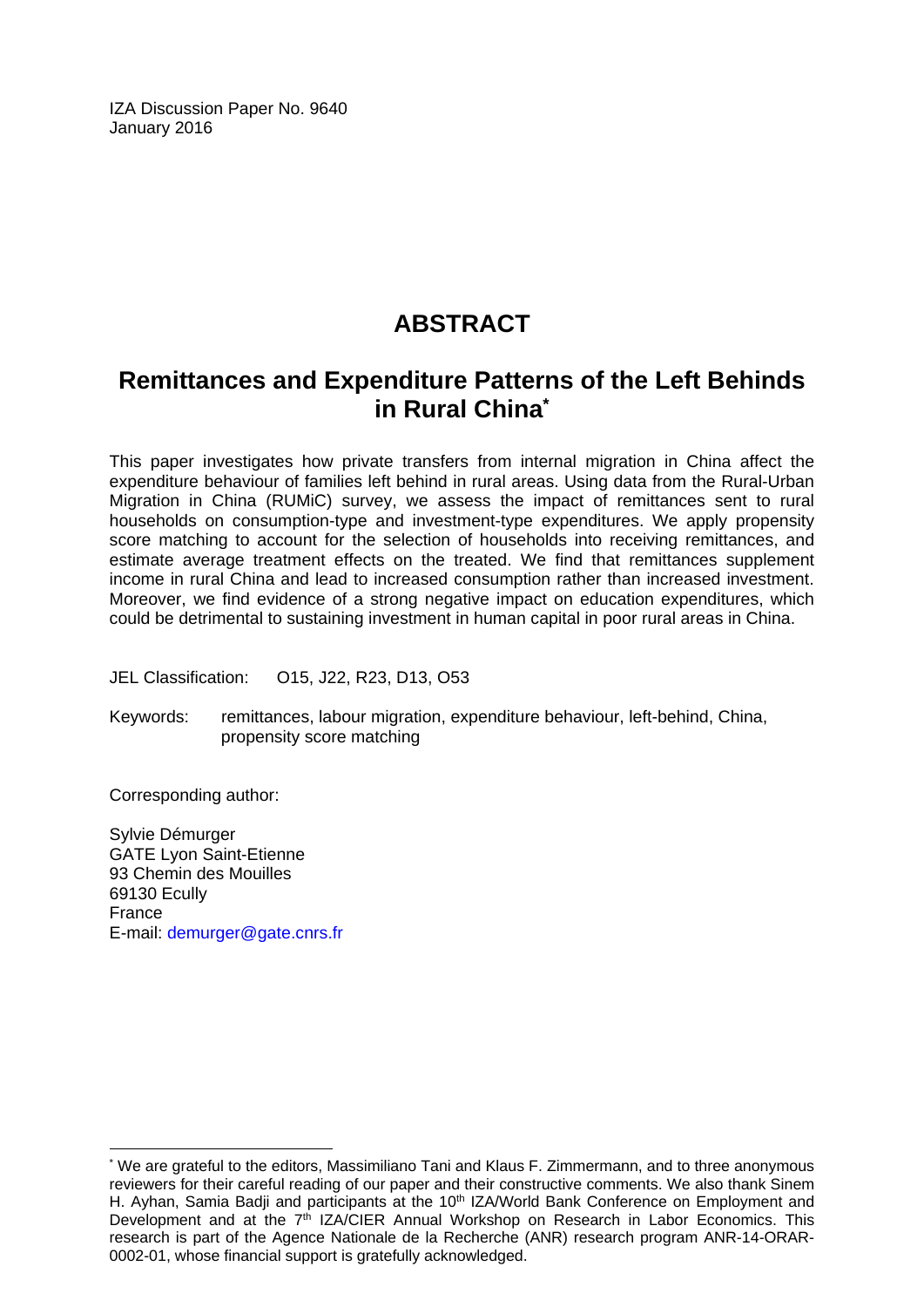# 1 Introduction

More than one billion people worldwide are estimated to be living and working outside of their origin communities, be they international or internal migrants. In the developing world, remittances sent by migrants make a direct contribution to increasing income of the families left behind, and as such they contribute to easing budget constraints of the poorest, reducing poverty and improving average living conditions (Acosta et al., 2008). How these private transfers are spent or used by the families left behind is yet another issue, with potentially important consequences for the economic development in migrantsending communities. In theory, remittances may alter household expenditure patterns in various ways, depending on how these financial flows are considered by the left behinds (Adams and Cuecuecha, 2010, 2013). If migrants are treated as full family members and their income as part of the pooled household income, then remittances are expected to be used as any other source of income and one should not observe any behavioural change in expenditure (Castaldo and Reilly, 2007; Adams et al., 2008). Another strand of the literature focuses on the role that remittances play on relaxing the budget constraint of the family left behind. A pessimistic view argues that remittances may leave investment decisions unchanged if they are spent on status-oriented, conspicuous consumption, and as such they may have little impact on local economies. A more optimistic view argues that remittances are a transitory source of income for families left behind, and are therefore invested, at the margin, rather than consumed. In that case, remittances may foster investment in human and physical capital at home (Adams, 1998).

The purpose of this paper is to examine how remittances sent by rural-to-urban migrants are spent by families left behind in rural China, by using a large cross-sectional dataset, the Rural-Urban Migration in China (RUMiC) database for the year 2007. China provides an interesting ground to explore the impact of remittances on sending communities because the country is currently experiencing the greatest internal labour migration in history. On April 29, 2015, the National Bureau of Statistics of China released the 2014 Rural-urban Migration Monitoring Survey showing that the total number of internal migrant workers amount to 274 million, which is more than the total stock of international migrants worldwide. Although there is no official survey on total remittances sent by internal migrants in China, Cheng and Xu (2005) estimated that in 2005 the total remittances sent by rural migrants to their family left behind was ranging between 191 and 330 billion yuan. Hu and Shi (2013) corroborate these findings and estimate that China's annual remittances from rural migrants amount to more than 300 billion yuan.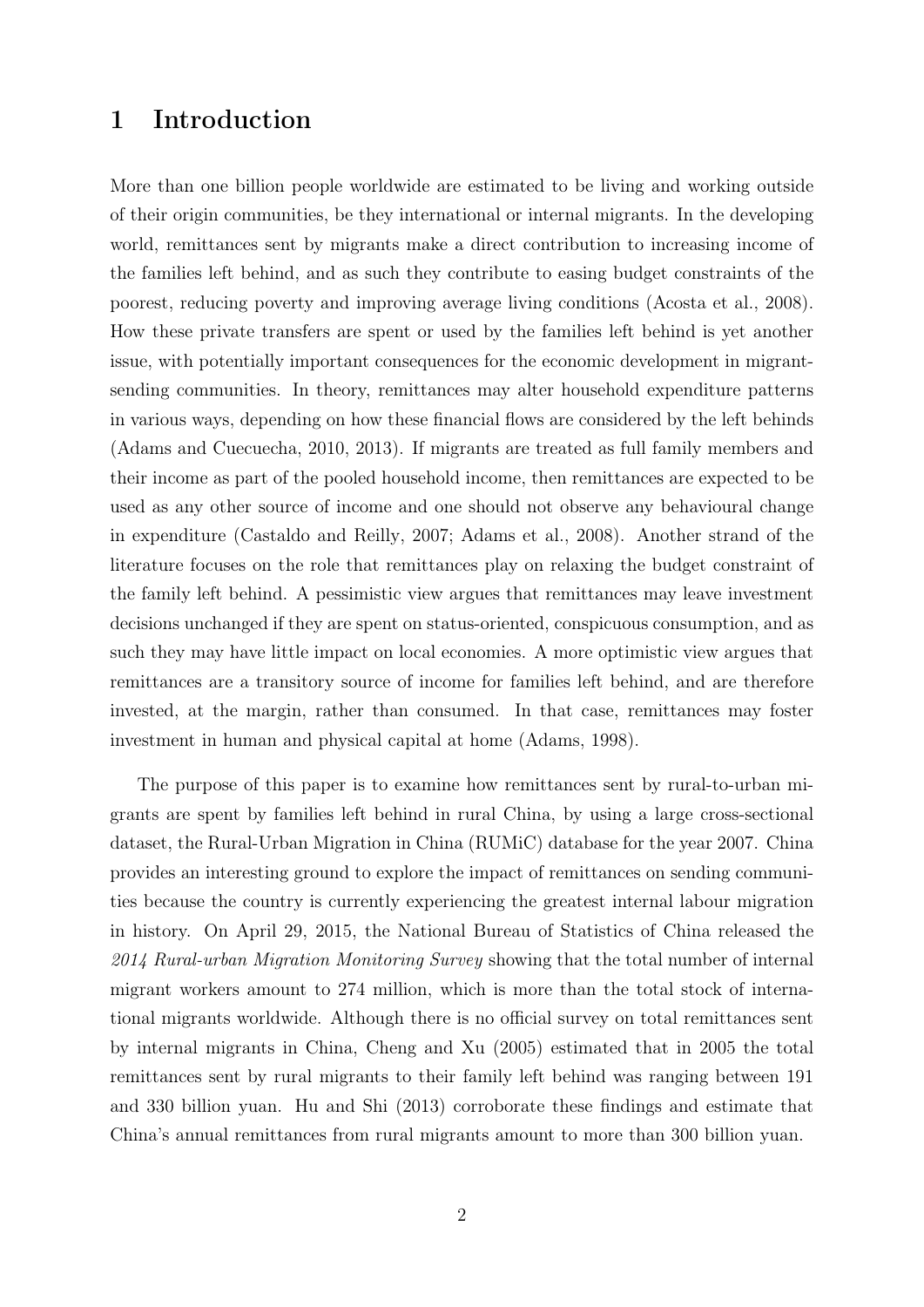Empirical studies on remittances and household expenditure behaviour in migrantsending regions provide mixed evidence. A broad literature has highlighted the positive effect of remittances on the investment activities of the left behinds. For example, using the 2005-06 Ghana Living Standards Survey, Adams and Cuecuecha (2013) find that remittances are spent more at the margin on investment goods including education, housing, and health than on food. Similar conclusions have been reached on Guatemala (Adams and Cuecuecha, 2010), Ecuador (Göbel, 2013), Colombia (Cardona-Sosa and Medina, 2006), Mexico (Taylor and Mora, 2006; Amuedo-Dorantes and Pozo, 2011), the Philippines (Yang, 2008), Nigeria (Osili, 2004) or Eritrea (Kifle, 2007). Yet, a few recent studies show that in some countries, remittances are not put to productive uses and tend to leave investment expenditure behaviour unchanged. Using the 2003 Tajikistan Living Standards Measurement Survey, Clément (2011) finds no evidence of any positive impact of remittances on investment expenditures. Instead, remittances are regarded as short-term coping strategies helping left behind households achieving a basic level of consumption. Cattaneo (2012) finds no education enhancing effect of remittances sent to Albania by international migrants and ascribes the low share of investment expenditures to the weakness of local education systems.

As far as China is concerned, empirical findings from the still scarce literature on remittances and expenditure patterns of the left behinds also contrast with the optimistic view of remittances as a mean to increased investment in sending communities. Using data collected from 60 randomly selected villages of 6 provinces in rural China, de Brauw and Rozelle (2008) find a significant relationship between migration and consumptive investment (measured by investment in housing and durable goods) between 1995 and 2000, but no significant relationship between migration and productive investment. The relationship between migration and consumptive investment is shown to be particularly strong in non-poor areas, whereas it is not significant in poor areas. Exploiting data collected in 2006 on 1,498 households in Anhui and Jiangsu, Zhu et al. (2012) obtain similar findings, with remittances being mainly used for consumption and not for investment purposes. Zhu et al. (2014) confirm that remittances are considered as a permanent source of income by households left behind using data from the Rural Household Survey undertaken by the National Bureau of Statistics (NBS) of China in the provinces of Jiangsu, Anhui and Sichuan in 2001 and 2004.

The contribution of this paper is threefold. First, we investigate how remittances affect the expenditure patterns of receiving households in rural China by using recent data specifically collected to study rural-to-urban migration in China. Unlike small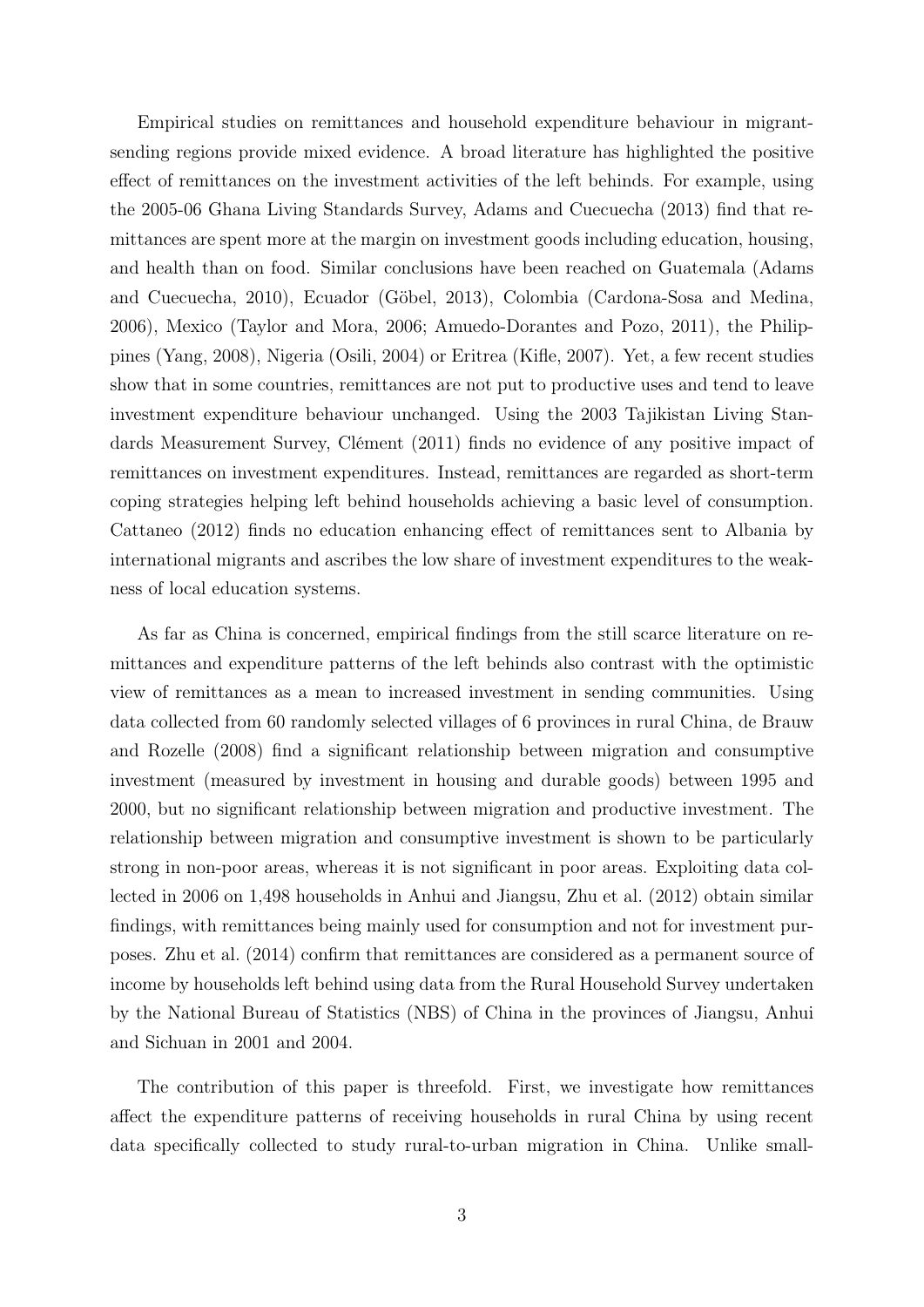scale databases used in previous studies, the Rural-Urban Migration in China (RUMiC) database is unique by its spatial coverage and its large scale (Akgüc et al., 2014). The rural household survey comprises 8,000 households in 9 provinces and gathers detailed information on household expenditure and its composition. We focus on the differentiated impact of remittances on various expenditure components, which allows us to refine and extend the debate concerning whether remittances do serve any investment purpose in rural China. This is important from a policy point of view because a non-investment use of remittances flowing from the massive labor movement out of rural areas could impede rather than help rural development in the long run.

Second, identifying whether or not remittances influence budget allocation of families receiving these income transfers raises an endogeneity issue: there might be confounding factors that influence both the likelihood of receiving remittances and the household's expenditure behaviour. The existing literature typically uses two main approaches to solve this methodological issue: an instrumental variable (IV) strategy or a propensity score matching (PSM) approach. Unlike previous studies on China that identify the effect of remittances using an IV strategy (de Brauw and Rozelle, 2008; Zhu et al., 2012, 2014), we apply propensity score matching to identify the impact of remittances on the expenditure patterns of the families left behind. In the absence of reliable instruments, the PSM method offers the advantage of controlling for self-selection based on observable characteristics without imposing too strong distributional assumptions (Jimenez-Soto and Brown, 2012), although it relies on a strong identifying assumption of selection on observables.

Third, our findings add to the empirical literature on the impact of migration and remittances on families left behind (Antman, 2013). We find evidence of remittances supplementing income and increasing per capita consumption of rural households, with the effect being stronger for non-poor households. This results are consistent with earlier findings on China on the non-investment use of remittances (de Brauw and Rozelle, 2008). When it comes to budget components, we find that remittance-recipient households allocate a smaller share of their budget to education than non-recipients do, and we thus add evidence to the possible negative effect of migration on education outcomes of children who stay behind. There is a growing strand of the literature on migration and the left behinds that focuses on this specific link and that reaches contrasted conclusions depending on the country studied, the type of migration and the characteristics of those left behind. On the one hand, evidence of a positive effect of remittances on the school attendance of children left behind has been provided in the Philippines (Yang, 2008) and in Mexico (Alcaraz et al., 2012), notably for girls (Antman, 2012). Recently, Böhme (2015) has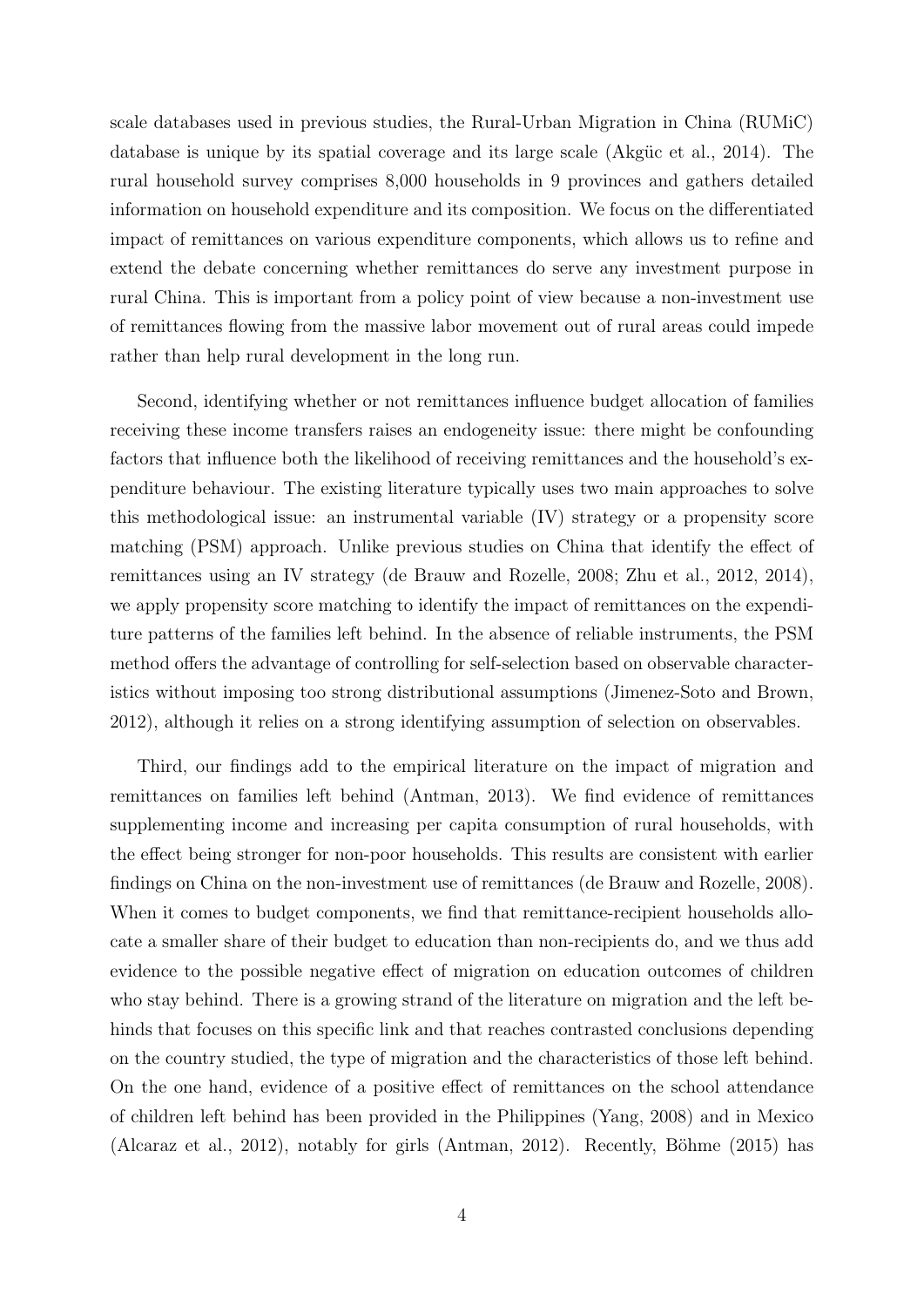shown that international Moldovan migrants increase education aspirations at home, and Démurger and Xu (2015) have stressed the importance of education for migrant parents in China. On the other hand, the absence of parents in the household due to migration has been found to lead to reduced investment in children's education in a number of studies. McKenzie and Rapoport (2011) provide evidence that living in a migrant household lowers the probability for boys completing junior high school and for boys and girls completing high school in rural Mexico. Similar findings are highlighted on Albania by Giannelli and Mangiavacchi (2010). In rural China, de Brauw and Giles (2008) show that rural-urban migration opportunities reduce the probability of high school enrolment, and Zhang et al. (2014) find significant negative impacts of being left-behind by both parents on children's cognitive development. The strong evidence of a negative impact of remittances on the education budget share we find in this paper resonates with this literature and points to the ambiguous perception of skill premium in China, notably in the migrant labor market.

The paper proceeds as follows. Section 2 describes the data from rural China and provides descriptive statistics. The empirical strategy is presented in Section 3. Estimation results follow in Section 4. Section 5 concludes.

### 2 Data

The data used in this paper come from the Rural Household Survey administered by the National Bureau of Statistics of China (NBS) under the Rural-Urban Migration in China (RUMiC) project carried out in 2008<sup>1</sup>. The survey design and implementation are detailed in Meng et al. (2010) and in Akgüc et al. (2014). The survey covers 8,000 rural households from 800 villages, in 82 counties and nine provinces (Hebei, Jiangsu, Zhejiang, Anhui, Henan, Hubei, Guangdong, Chongqing and Sichuan). It includes detailed information on a wide range of household and individual socio-economic characteristics. At the household level, it provides information on expenditures, assets and remittance income received for the year 2007. A village survey is also attached to the household survey. Missing observations for a few variables, either at the individual or the village level, and outlying data on expenditure reduce our final sample size to 7,682 households.

<sup>&</sup>lt;sup>1</sup>The RUMiC survey consists of three parts: the Urban Household Survey, the Rural Household Survey and the Migrant Household Survey. It was initiated by a group of researchers at the Australian National University, the University of Queensland and Beijing Normal University and was supported by the Institute for the Study of Labor (IZA), which provides the Scientific Use Files. The financial support for RUMiC was obtained from the Australian Research Council, the Australian Agency for International Development (AusAID), the Ford Foundation, IZA and the Chinese Foundation of Social Sciences.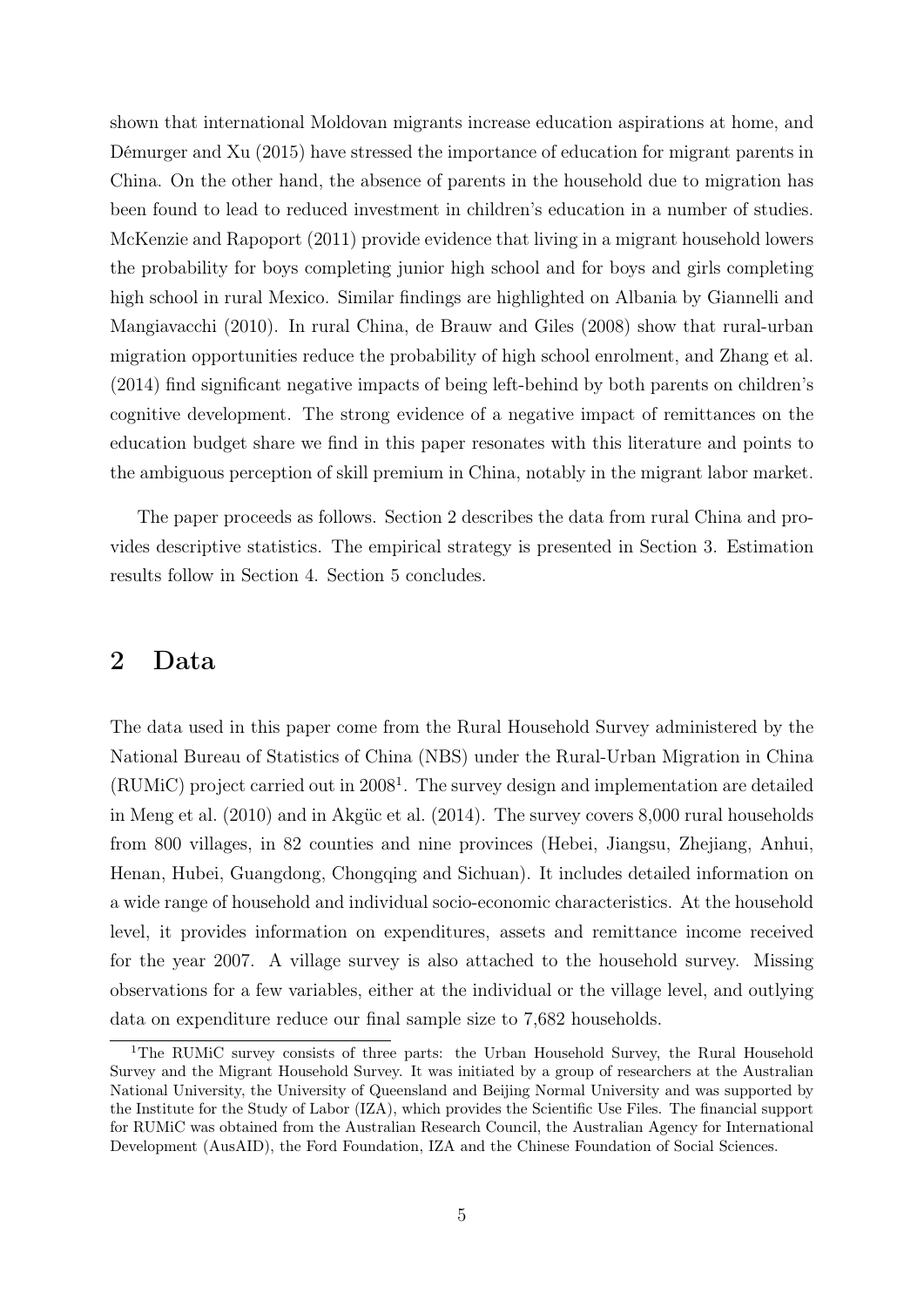The definition of rural households in the context of migration is worth explaining. Rural households are composed of all members declared during the survey, be they currently living in the village or in another place. Following the NBS definition, migrant-sending households are households with members working outside their home county and having been living away for at least 6 months over the preceding year. Remittance-receiving households consist of all the households who report migration income. They may or may not be migrant-sending households, and this will depend on whether the migrant sends back remittances and on whether the family receives remittances from migrants who are not direct family members (e.g. relatives or friends). As we are interested in the expenditure and the consumption patterns of the left behinds, we impose that per capita variables (income, expenditure and consumption) are defined on household members currently living in the village<sup>2</sup>. The household size is thus calculated excluding household members who were declared as migrants in 2007.

In order to explore the budget allocation patterns of rural households, we consider different types of expenditure that follow the definition provided by the NBS. Total household expenditures are classified in 3 categories: expenditures for household business, consumption expenditures, and other expenditures (including taxes and fees, expenses on properties and on transfers). Expenditures for household business include all expenses related to family agricultural and non-agricultural activities, such as investment in productive fixed assets, employment for the construction of productive fixed assets, etc. Consumption expenditures are further categorized into 5 components: 1) food, clothing and other goods and services; 2) durables goods (including home appliances, furniture, transportation equipment); 3) housing; 4) education, culture and recreational services; 5) health care and medical services<sup>3</sup>. The first category covers pure consumption spending on non-durable goods. Expenditures on durable goods and on housing fall into "consumptive investment" as defined by de Brauw and Rozelle (2008): "consumptive investments directly improve the quality of life for members of the household, by increasing the flow of services from their durable asset stock, rather than helping them raise their income through increased production" (page 323). The last 2 categories correspond to spending on human capital.

<sup>2</sup>Excluding current migrants in the calculation of per capita variables implicitly assumes that migrants do not draw anything from the household budget. We cannot rule out the possibility that part of the households' spending may be done by migrants, either at destination if the household is contributing to the living expenses of the migrant, or at home in case of return. By imposing that migrants have been living away for at least 6 months, we limit the importance of very short migration episodes. Yet, we may still over-estimate per capita expenditures of the left behinds.

<sup>3</sup>See Mao and Xu (2014) for a description of the content of each category.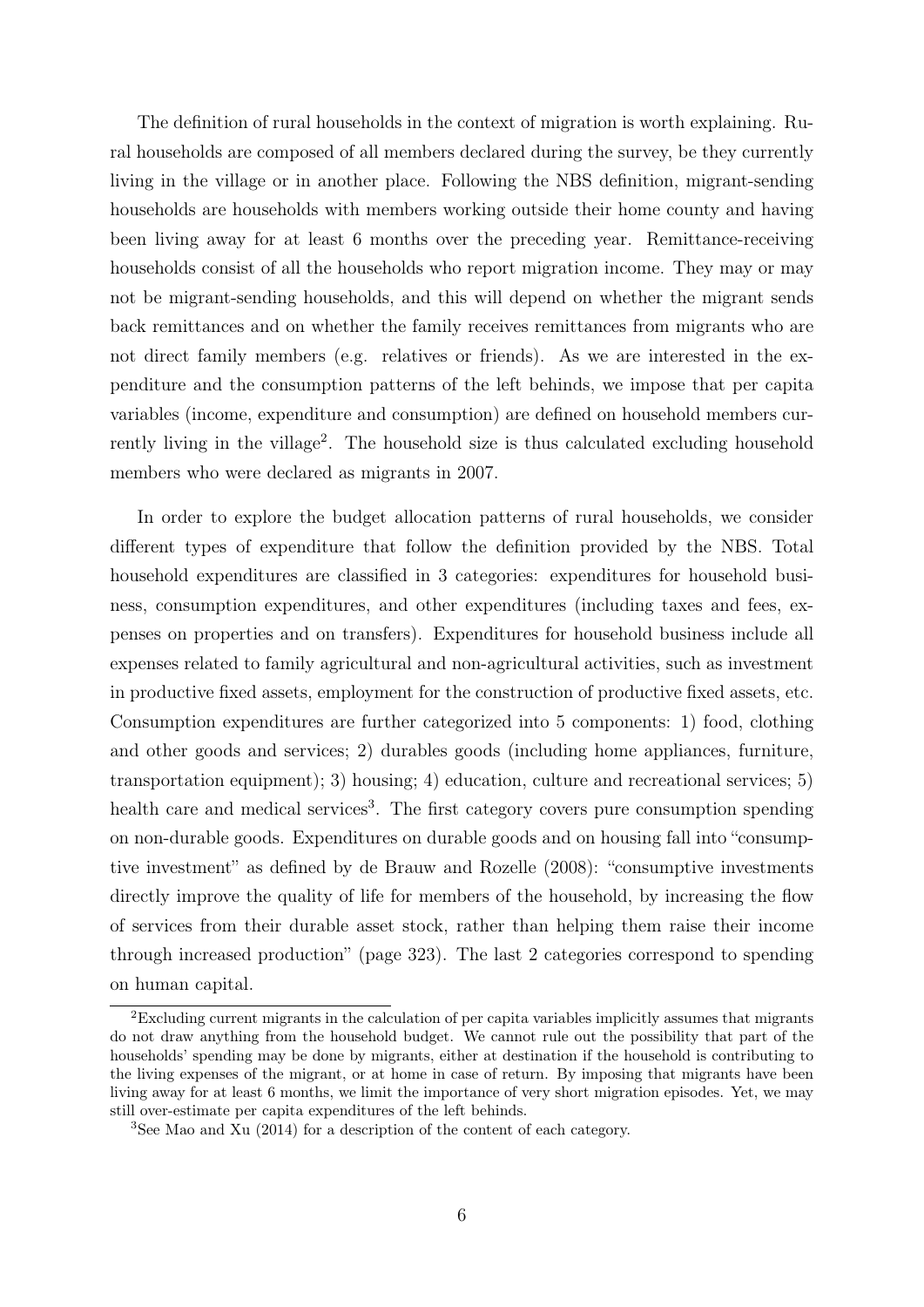Unsurprisingly, migrant-sending households and remittance-receiving households do not perfectly match: 3,724 households (48.5% of the sampled households) receive remittances; 3,346 households (43.6%) are migrant-sending; 19.5% of the migrant-sending households do not receive remittances, and  $23.7\%$  of the remittance-receiving households are not migrant-sending<sup>4</sup>. Table 1 shows that remittance-receiving households and non remittance-receiving households strongly differ in terms of household characteristics. Households that receive remittances tend to be larger (before migration), they have more adult members but fewer old dependent people, and they are more likely to have children (both pre-school and of school age). Unsurprisingly, remittance-receiving households are disproportionately found in central and western provinces, which are the main rural migrants sending areas in China. In contrast, more than half of non-receiving households live in coastal (migration destination) areas.

Table 2 provides a comparison of the two groups in terms of income and expenditure. Whereas there is no significant difference in total income between non remittance-receiving and remittance-receiving households, there are significant differences in per capita terms. The computation of per capita income either including or excluding migrants reveals interesting features. The migrant-included calculation, which broadly reflects the per capita earnings capacity of the household, shows that non-receiving households are able to earn a significantly higher per capita income than receiving households. The migrant-excluded calculation, which rather reflects the per capita spending capacity of the rural household, shows the exact opposite, with a significantly higher spending capacity of receiving households. This feature is corroborated by the significant gap in per capita consumption level, with remittances-receiving households spending on average 14% more per capita than non-receiving households. The composition of household income further shows that remittances are a major component of income for receiving households (44% of their total net income on average) whereas local non-farm sources of income are disproportionally low compared to non-receiving households: the net wage income from local off-farm activities is 3.4 times larger on average for non-receiving households, and the net income from family off-farm operation is 4.1 times larger. These figures all point to the possible strong dependence of receiving families upon the particular source of income made by remittances: they have a lower per capita earnings capacity and are less likely to get income from local off-farm activities, either through wage work or through individual business.

To further document the relation between income and remittances, Table 3 displays

<sup>&</sup>lt;sup>4</sup>This does not necessarily imply that 24% of the remittance-receiving households have never sent any migrant to cities, but rather that in the year 2007, they had no migrant members (although they received transfers counted as remittances that year).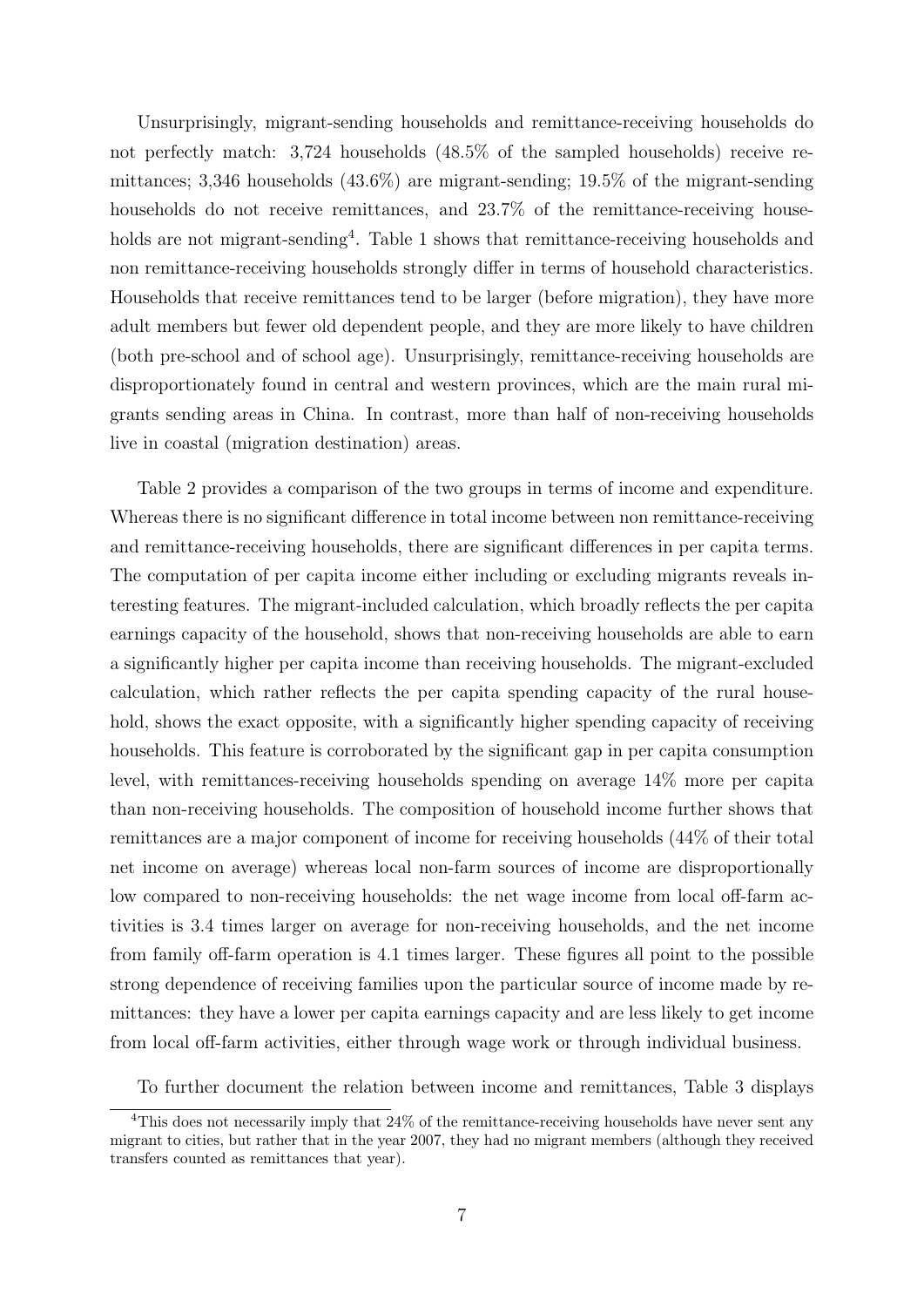the distribution of households and the average amount of remittances across pre-migration transfer (i.e. excluding remittances) income quartiles. It shows that households in the first and the second quartile are the most likely to receive remittances: 36.31 percent (resp. 29.40 percent) of households in the bottom (resp. second) quartile of the pre-transfer income distribution receive remittances in 2007. By contrast, the proportion of households receiving remittances in the third and the top quartile is much smaller, at respectively 23.07 percent and 11.22 percent. Interestingly, not only the poorest households are the most likely to receive remittances, but the average amount of remittances they receive is also much larger than that of the other quartiles and it represents a much larger share of their average total income (almost 60 percent as opposed to less than 6 percent for the top quartile). These figures suggest that families that have access to local higherreturns economic activities have less incentive to send migrants (Démurger and Li, 2013), a conjecture also supported by the larger amount of local off-farm income and property income of non remittance-receiving households (Table 2).

Finally, Table 4 documents the relationship between remittances and the expenditure and consumption profile of rural households. Rural households in China allocate almost three quarters of their total spending for consumption, and one-fifth for family business. Remittance-receiving households are found to spend a significantly higher share on both consumption and family business than non-receiving households. The decomposition of consumption expenses into 5 components highlights further differences between households. Unsurprisingly, the main component of households' budget is non-durable goods (mostly food and clothing), which accounts for more than 61% of the total budget. Cross-tabulations with remittance-receiving status show that the rate is slightly higher for remittance-receiving households, and the difference is statistically significant at 1 percent. Yet, the most obvious difference between remittance-receiving and nonreceiving households appears in the budget share for education, with a gap of more than 20% in favour of non-receiving households. Whereas non-receiving households spend on average 8.12 percent of their consumption expenses on education, households that receive remittances spend 6.68 percent, and the gap is significant at 1 percent. Given that remittance-receiving households are more likely to have school-aged children (see Table 1), this finding is unexpected and questions expenditure choices made by rural households. The situation is similar for health expenditures although the gap is smaller (6.02 percent against 5.83 percent) and non-significant. In contrast, remittance-receiving households spend relatively more on durable goods than non-receiving households, but not differently on housing. These raw statistics offer first evidence on the use of remittances by the families left behind: remittances represent a large share of income for the poorest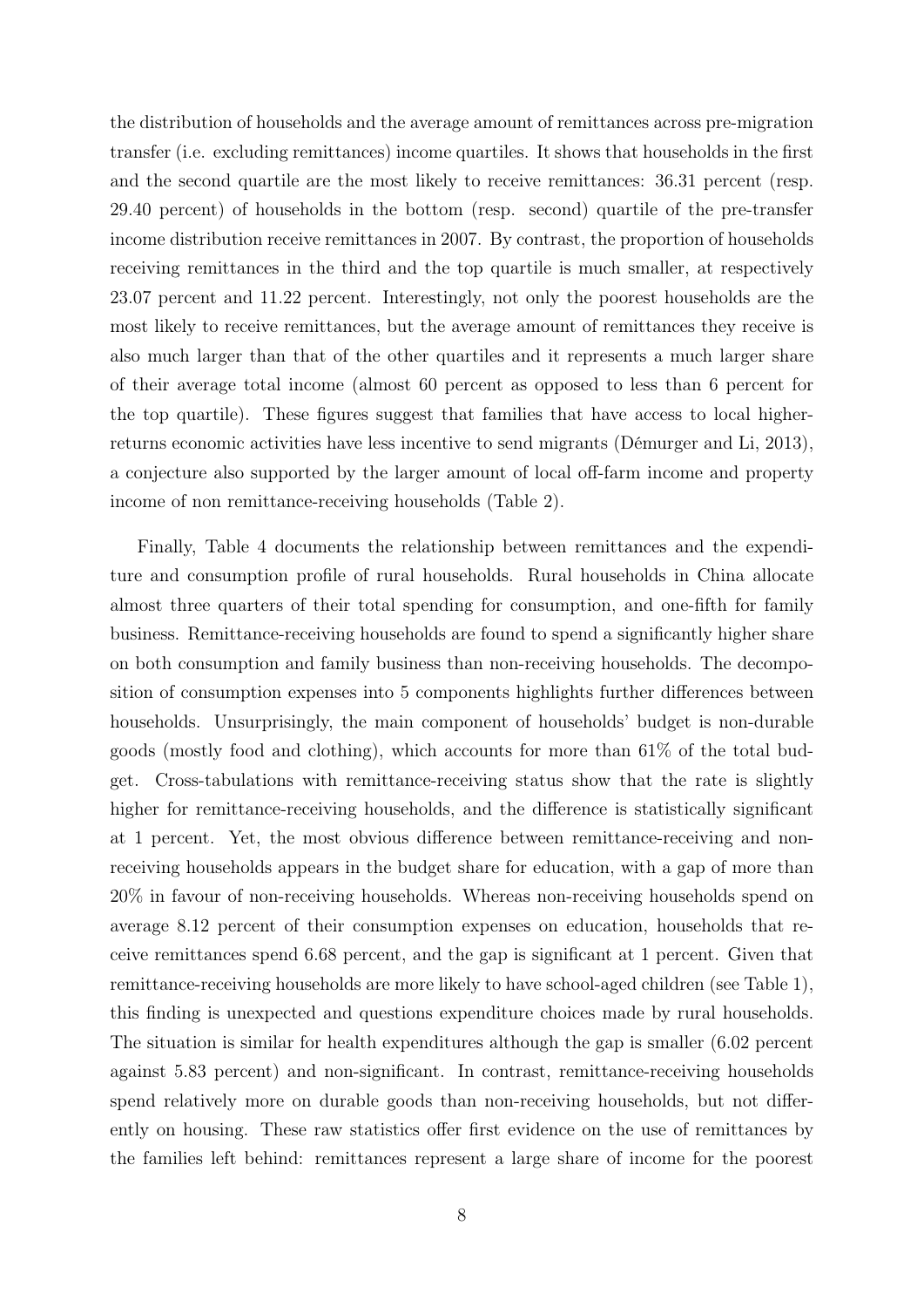households and they seem to be spent on consumption more than on investment (notably in human capital).

# 3 Methodology

As in all migration-related studies, exploring the impact of remittances on expenditure patterns of the families left behind requires to address the potential endogeneity of the remittances variable: there may be characteristics that make receiving households systematically different from non-receiving households, and this could lead to biased estimates of the impact of remittances on the outcome of interest. In particular, the likelihood to receive remittances may be affected by the same factors that could also explain household expenditure behaviour. The empirical literature that estimates the impact of remittances on receiving households using cross-sectional data typically resorts to two main techniques to handle this selection issue: an instrumental variable (IV) approach (e.g. Adams and Cuecuecha, 2010, 2013; Göbel, 2013) or a propensity score matching (PSM) approach (e.g. Clément, 2011; Jimenez-Soto and Brown, 2012; Bertoli and Marchetta, 2014). Whereas IV has been shown to work well as an identification strategy, finding a suitable instrument remains a challenge (McKenzie et al., 2010). In the absence of a good candidate for a reliable instrument, we rely on the second approach and apply propensity score matching (Rosenbaum and Rubin, 1983). As discussed below, this method is not without its own faults as it relies on a strong identifying assumption, and various sensitivity tests are needed to assess the quality of the estimates (Caliendo and Kopeinig, 2008).

#### 3.1 The Propensity Score Matching framework

Building upon the evaluation literature, the objective of matching methods is to provide a comparison group to a "treated" group in the case of observational studies. In our case, we compare households that receive remittances (the treated group) with otherwise similar households that do not receive remittances (the control group). After correcting for the non-random selection of the treatment participants through matching, we can then estimate average treatment effects on the treated (ATT) that is, the impact that receiving remittances has on a range of expenditures for recipient households, using non-recipient households as a counterfactual for what recipient households' outcomes would have been in the absence of remittances.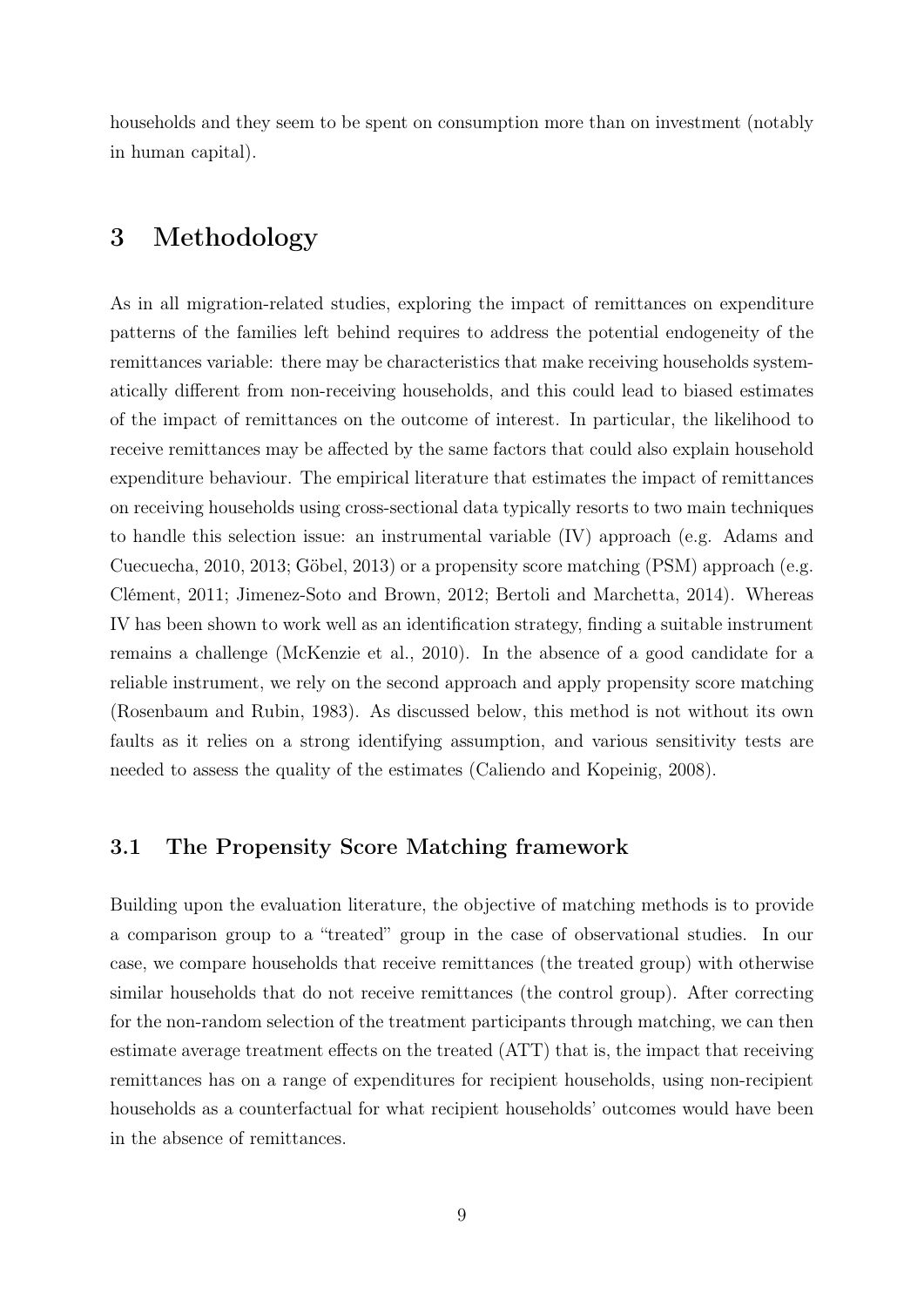Formally, the estimated average treatment effect on the treated (ATT) can be derived as follows. Denote  $T_i$  the treatment that equals 1 if the household i receives remittances and 0 otherwise. The potential outcome of interest for household i is  $Y_{i1}$  if household i receives remittances and  $Y_{i0}$  otherwise. Given these definitions, the impact of the treatment  $T_i$  on household i is given by:

$$
\delta_i = Y_{i1} - Y_{i0} \tag{1}
$$

From this definition, the average treatment effect on the treated is defined as:

$$
ATT = E(Y_1 - Y_0 | T = 1)
$$
\n(2)

Estimating this ATT poses an identification problem because  $Y_{i0}$ , the non-treatment outcome of the treated group, cannot be observed directly for treated households and must be estimated. Matching methods offer a solution to estimate the counterfactual outcome for the treated group in the hypothetical absence of treatment, by pairing each treated household with a non-treated household that is similar in terms of its observed characteristics. Matching relies on the conditional independence assumption (CIA) or unconfoundedness assumption, which states that, conditional on a set of observable characteristics  $X$ , the treatment status is independent of potential outcomes:

$$
T_i \perp (Y_{i1}, Y_{i0}) | X_i \tag{3}
$$

Rosenbaum and Rubin (1983) have shown that if assignment to treatment is strongly ignorable given  $X$ , then assignment to treatment is also strongly ignorable given the propensity score  $p(X)$ , which means that we can reduce X to one dimension and match on  $p(X)$  instead.

#### 3.2 Implementation

In practice, we first need to construct a statistical comparison group based on a model of the probability of participating in the treatment (i.e. receiving remittances), using a set of observed characteristics. Then, households that receive remittances are matched on the basis of this probability, or propensity score, to non-receiving households. The average treatment effect of the program can finally be calculated as the mean difference in outcomes across the two groups.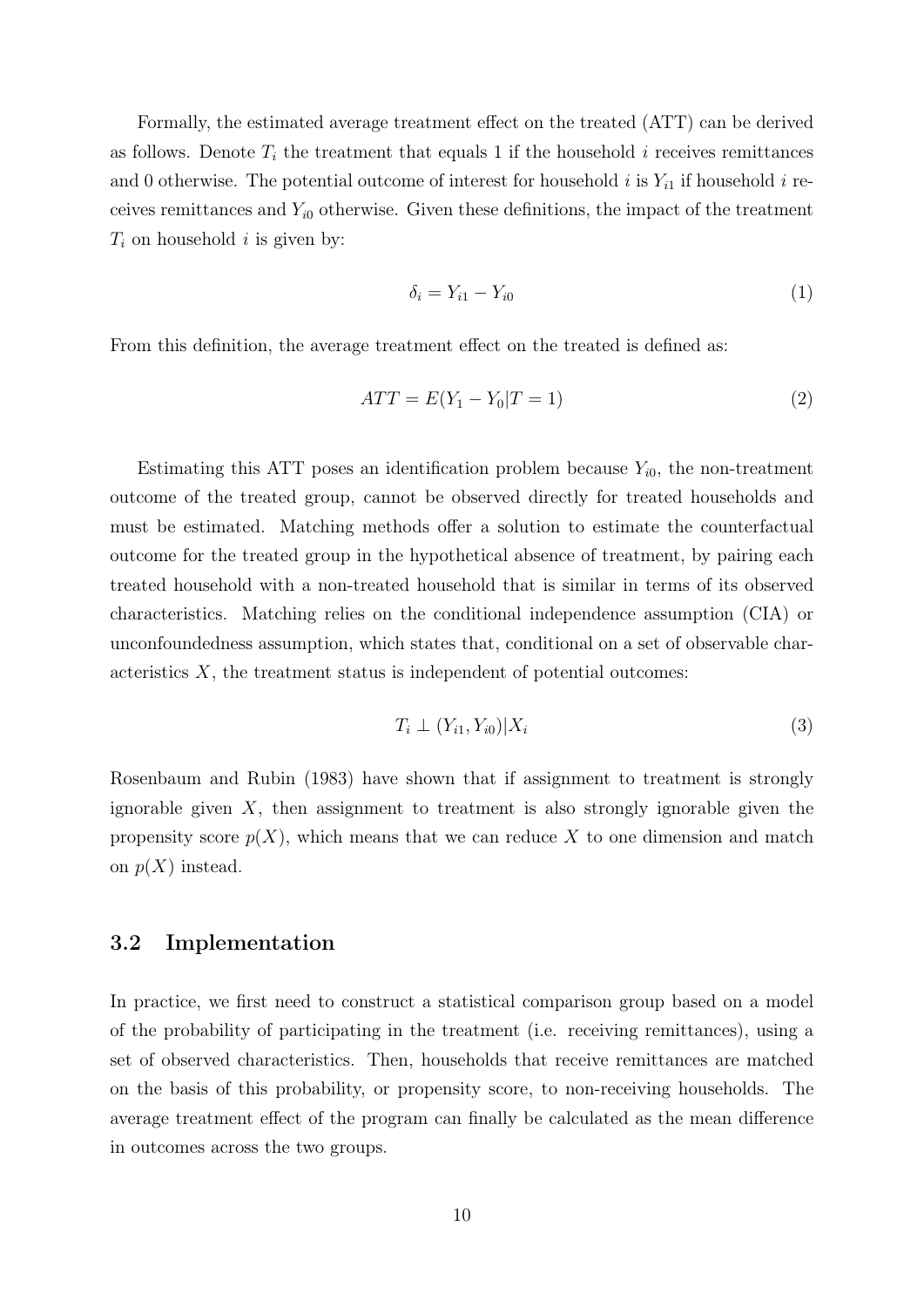Our main treatment is whether or not a household receives remittances in the year 2007. In this benchmark treatment, remittance-receiving households are matched to nonreceiving households, be they migrant-sending or non-migrant-sending households, and the estimated impact is that of remittances (whether they come from a household member or not). In order to refine the analysis, we also conduct separate analyses for the subtreatment of households who are both migrant-sending and remittance-receiving, and we match them alternatively to migrant households who do not receive remittances and to non-migrant households who do not receive remittances. The first match allows isolating the impact of remittances among migrant-sending households; the second match captures the joint effect of migration and remittances. As for the outcome variables, we consider successively different definitions of expenditure: total expenditure or consumption per capita; the expenditure shares of family business and of consumption; and the budget shares of various consumption components.

The first step of PSM analysis consists in estimating the propensity score with selected covariates. As recommended in the literature (Caliendo and Kopeinig, 2008), only variables that influence simultaneously the treatment status (i.e. receiving remittances) and the outcome variable (i.e. expenditure profile) should be included in this first step because unconfoundedness requires the outcome to be independent of treatment conditional on the propensity score. Moreover, only covariates that are unaffected by the treatment -hence, preferably observed prior to the treatment- should be included in the model so as to avoid endogeneity due to exposure to the treatment. Yet, Lechner (2008) argues that post-treatment variables may be included conditional on the fact that they are not systematically affected by the treatment. As our database is cross-sectional and does not contain any recall variables, we cannot select pre-treatment control variables to enter the propensity score estimate and we must rely on post-treatment variables. However, since we have information about each household member including migrants, incorporating migrants' information into our variables may reasonably help mitigate the potential endogeneity issue. Moreover, since large-scale migration is a recent phenomenon in China, it may limit the risk of a systematic influence of migration on household demographic characteristics (Bertoli and Marchetta, 2014).

Following papers that have recently applied the PSM approach to the analysis of migration and remittances on the left-behinds (Clément, 2011; Jimenez-Soto and Brown, 2012; Bertoli and Marchetta, 2014), we retain variables related to the household composition (including all members, either migrating or non-migrating), the education level of household adult members, the size of the migration network at the village level and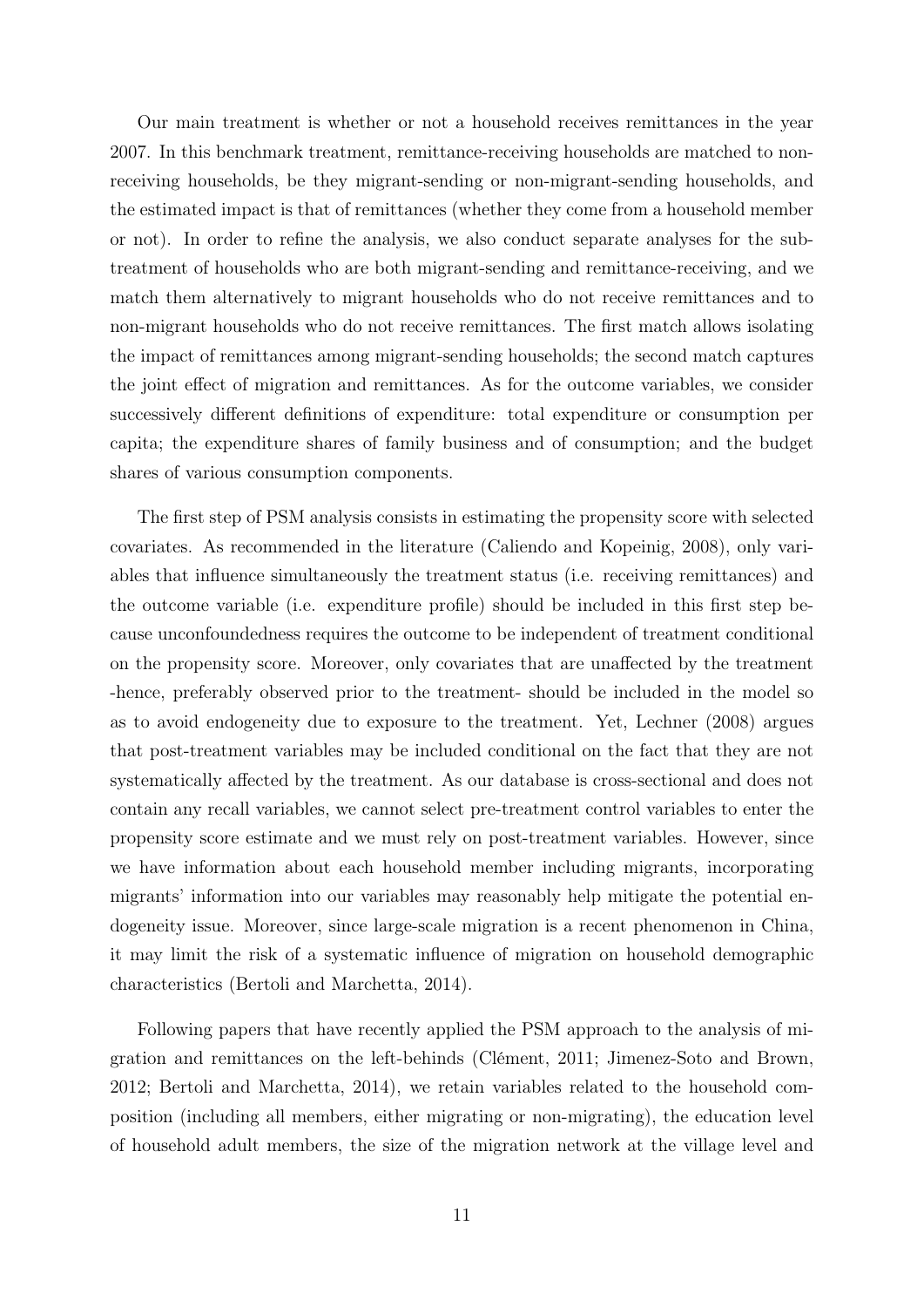provincial dummies that account for unobservables that could influence migration and consumption at the provincial level. We follow Bertoli and Marchetta (2014) and choose not to introduce household head characteristics in the covariates, as it is usually done in the literature, on the ground that household headship can be endogenous to migration. Similarly, household land holdings are excluded because they may respond to migration outcomes and therefore to remittance receipt<sup>5</sup>. Household composition variables include the number of adult members in the household, the share of children below the age of 6, the share of children aged between 6 and 15, the share of elderly (over the age of 65), the share of female adults, all variables that are shown in the economic literature to influence both the migration/remittances decision and household expenditure choice. The education level of household adult members is measured by the average education level of adult members and by a dummy indicating whether a member has ever completed higher education. As argued by Bertoli and Marchetta  $(2014)$ , focusing on adult members should ensure that education decision has been taken independently of the receipt of remittances. In order to limit potential endogeneity concerns, household composition and educational attainment measures are computed on all household members, be they migrant or not. Our measure of migration network is the village share of households with migrants in 2005. As emphasized in the new economics of labour migration theory, migration networks are important pulling out forces, partly because the formation of a network reduces migration cost for new migrants (Massey et al., 1993). Table 5 displays the logit estimation used to generate the propensity score for the full sample and for the two sub-samples as described above. The overall goodness of fit measured by the pseudo R squared ranges between a low 0.086 for the comparison of remittance-receiving migrant households to non-remittance-receiving migrant households to a high 0.276 for the comparison of remittance-receiving migrant households to non-remittance-receiving non-migrant households.

The validity of PSM depends on several conditions. First, matching methods assume conditional independence, which means that conditional on observable variables  $X$ , the assignment to treatment is random, and the outcomes of non-treated units can be used to approximate the counterfactual outcome of treated units in the absence of treatment. Balancing tests allow checking whether observations with the same propensity score have the same distribution of covariates, independent of the assignment. Table 6 displays balancing tests for the main treatment (Column 1, Table 5), which check the equality of the means of the covariates in the model before and after matching, as well as the standardized

<sup>&</sup>lt;sup>5</sup>We thank one of the referees for drawing our attention to concerns about potential endogeneity of land.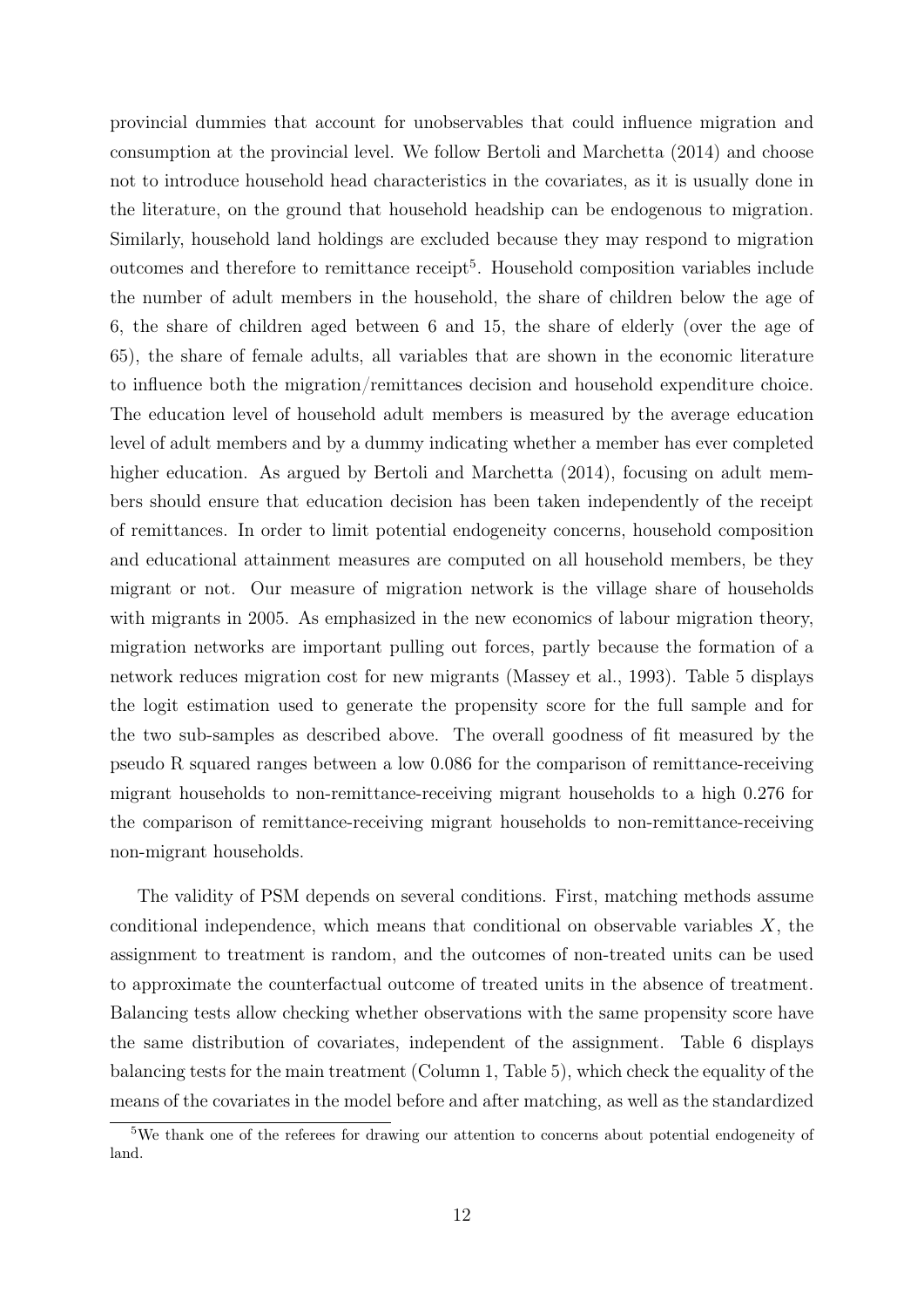bias before and after matching. It shows that after matching, the covariates are all well balanced between the treatment and the control groups (with a percent bias after matching less than 5%). Another balancing check, proposed by Sianesi (2004), consists in comparing the pseudo R squared obtained from the logit model estimation on the matched and on the unmatched samples. If the balancing is effective, then the observed characteristics should explain very little of assignment to the treatment when estimated on the matched sample only. The pseudo R squared is much lower after matching (equal to 0.002 against 0.162 for the unmatched sample) and the likelihood-ratio test of the joint significance of all regressors is not rejected before matching (p-value of 0.000), but rejected after matching (p-value of 0.447).

Second, a common support has to be imposed so as to reduce the bias in the estimate (Smith and Todd, 2005) and this restriction requires that the overlap in propensity scores across the participant and non-participant samples is sizeable. The comparison of the distributions of estimated propensity scores among recipient and non-recipient households (Figure 1, for the main treatment, as shown in Column 1, Table 5) shows large overlap, which indicates that observables that predict the probability of receiving remittances are distributed very similarly across the two groups.

The second step in PSM consists in using the estimated propensity scores to match each remittance-receiving household with its "nearest" non-receiving household. Various matching algorithms are available, and as discussed by Caliendo and Kopeinig (2008) each of them have their pros and cons. In this paper, we use a Kernel estimator that matches the outcome of each treated household to a weighted average of the outcomes of all the control households, assigning greatest weight to matched controls with the closest propensity score. One major advantage of kernel matching is the lower variance because more information is used. However, for the same reason, there could also be "bad matches" (Caliendo and Kopeinig, 2008) if outcomes with different propensity scores are matched. In what follows, we use a Gaussian Kernel matching procedure with a bandwidth parameter at 0.06, and we impose common support in all the estimations. The average treatment effects on the treated (ATT) reported in Table 7 to Table 8 are derived from this procedure.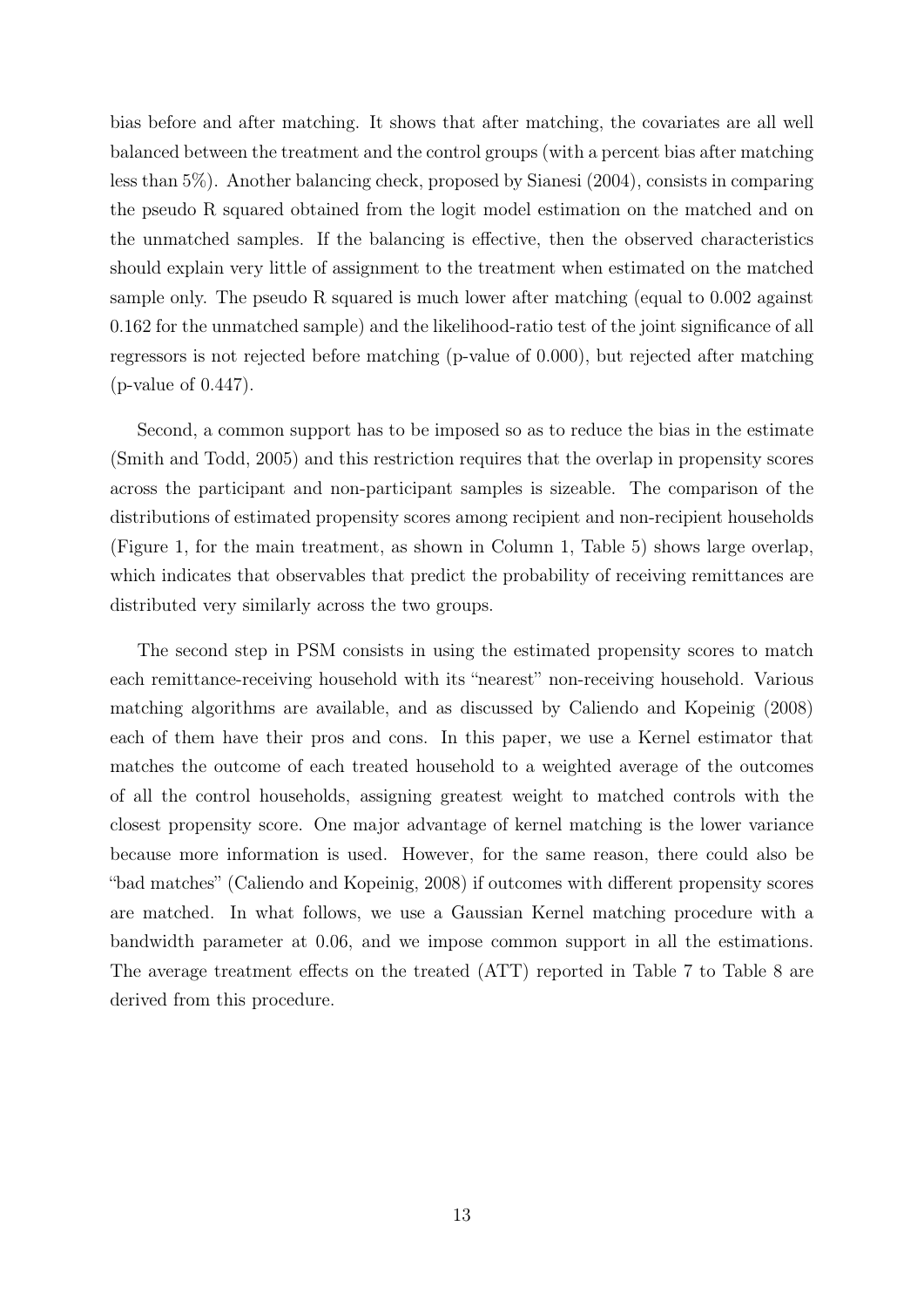## 4 Results

#### 4.1 Remittances and expenditure patterns

Table 7 presents ATT estimates of receiving remittances for the entire sample on a set of various outcomes related to household expenditure and its composition. Concerning aggregate expenditure, our estimates indicate that both total per capita expenditure and per capita consumption significantly increase with receiving remittances. As far as the various components of total expenditure are concerned, Table 7 shows that receiving remittances is associated with a lower share of expenditure allocated to family business and in contrast, a higher share allocated to consumption. The negative gap between households that receive remittances and their non-receiving counterparts amounts to 2.84 percentage points for the expenditure share on family business, and the positive gap amounts to 3.72 percentage points for the expenditure share of consumption. These findings give support to the view that remittances supplement income in rural China and that they allow left behind families to increase consumption (de Brauw and Rozelle, 2008) when at the same time migration entails lower need and/or lower opportunities to develop ruralbased family productive activities. The significantly lower share of expenditure allocated to family business in remittance-receiving families may even suggest that the absence of working-age adult(s) in the household, due to migration, has a strong detrimental impact on the productive activities of the family, and that this detrimental impact more than compensates any potentially positive effect of remittances on easing the budget constraint of the left behinds and allowing them to invest in local family-run higher return activities.

Within consumption expenditures, two major components see their budget share increasing when the household receives remittances: expenses for durable goods and expenses for housing. By contrast, the budget share for education is significantly reduced whereas that for food and medical care are left unchanged. These findings consistently suggest that rural households in China favour investment in assets that immediately improve their quality of life (consumptive investment as defined by de Brauw and Rozelle (2008)) rather than in assets that increase their income-earning potential in the long run (productive investment), including investment in human capital.

Why do remittance recipients allocate a smaller share of their budget to education than non-recipients do whereas they have significantly more children aged 6 to 15? To understand this education puzzle, a first issue to investigate is whether receiving households spend less on education per child and/or whether children in receiving households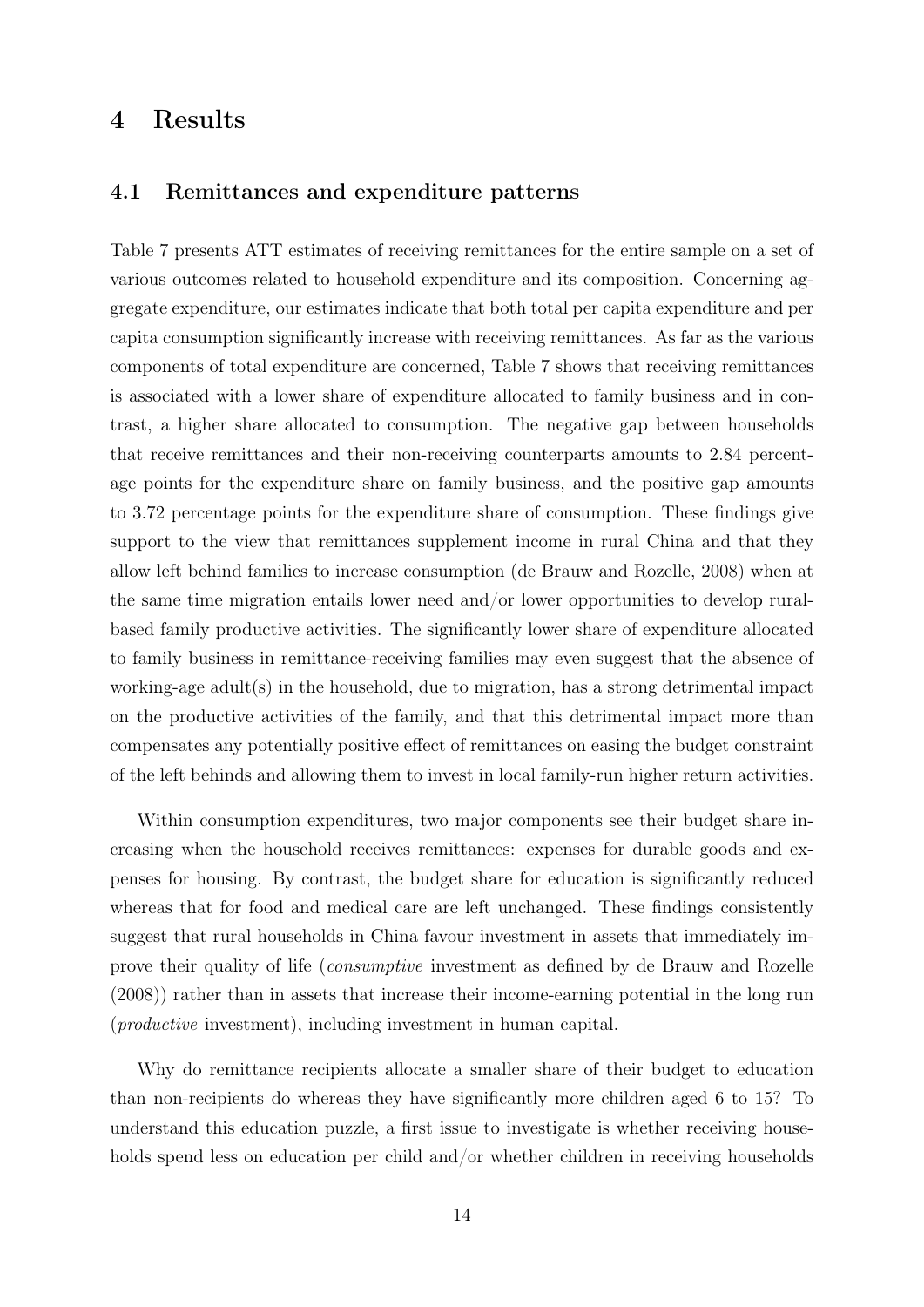tend to drop out of school more systematically. The RUMiC survey contains a module on the education of children that records useful information concerning the current education status of children and the cost of education<sup>6</sup>. As reported in the last row of Table 4, the amount of education spending per child strongly differs between remittance-receiving and non-receiving households: whereas non-receiving households spend on average 496.7 yuan per child for education purposes, receiving households spend only 325.5 yuan. A closer look at the distribution of children across various education levels reveals an interesting pattern: while there is no difference in educational attainment in primary and junior secondary school between remittance-receiving and non-receiving households, for children above the compulsory schooling (from senior high school), we observe a significant difference: 5.96 percent of non-receiving households have at least a child attending senior high school (or above) against 3.84 percent for remittance-receiving households. These figures suggest a seemingly different behaviour towards post-compulsory education between remittance-receiving families and non-receiving families, with migrant children dropping out earlier while non-migrant children stay longer. Since post-compulsory education is more expensive than compulsory education (mostly because most rural children have to go to boarding schools in post-compulsory education), this may explain why the budget share devoted to education is smaller for remittance-receiving households.

A second issue is why children in remittance-receiving households are more likely to drop out. One explanation found in the economic literature on China is that the returns to high school education acquired by rural residents in migrant labour markets in China are very low. de Brauw and Giles (2008) even show that the opportunity cost to enrol in high school in rural China is larger than the returns to education in migrant labour markets in cities. Hence, migrant labour markets are likely to exert a powerful pull on adolescents and signal low value of staying in school. In this context, the perceived benefits of education received in rural China may be so low that remittance-receiving households have no incentive to invest in human capital accumulation, and they rather choose to allocate remittances to alternative use (perceived as having higher and/or more immediate returns) and possibly send their children to join their migrant parent(s) and work in cities. A complementary explanation could be that migrant adult members are the more able in the family. The ones left behind are less likely to value education, and therefore less likely to spend on this particular expenditure component. This could be the case when migrants are parents who leave their children behind, under the care of (less educated) grand-parents.

<sup>6</sup>Education costs are split in several items: school regular fees (including tuition fees, accommodation and within school tutoring), extra-school tutoring fees, and other extra fees.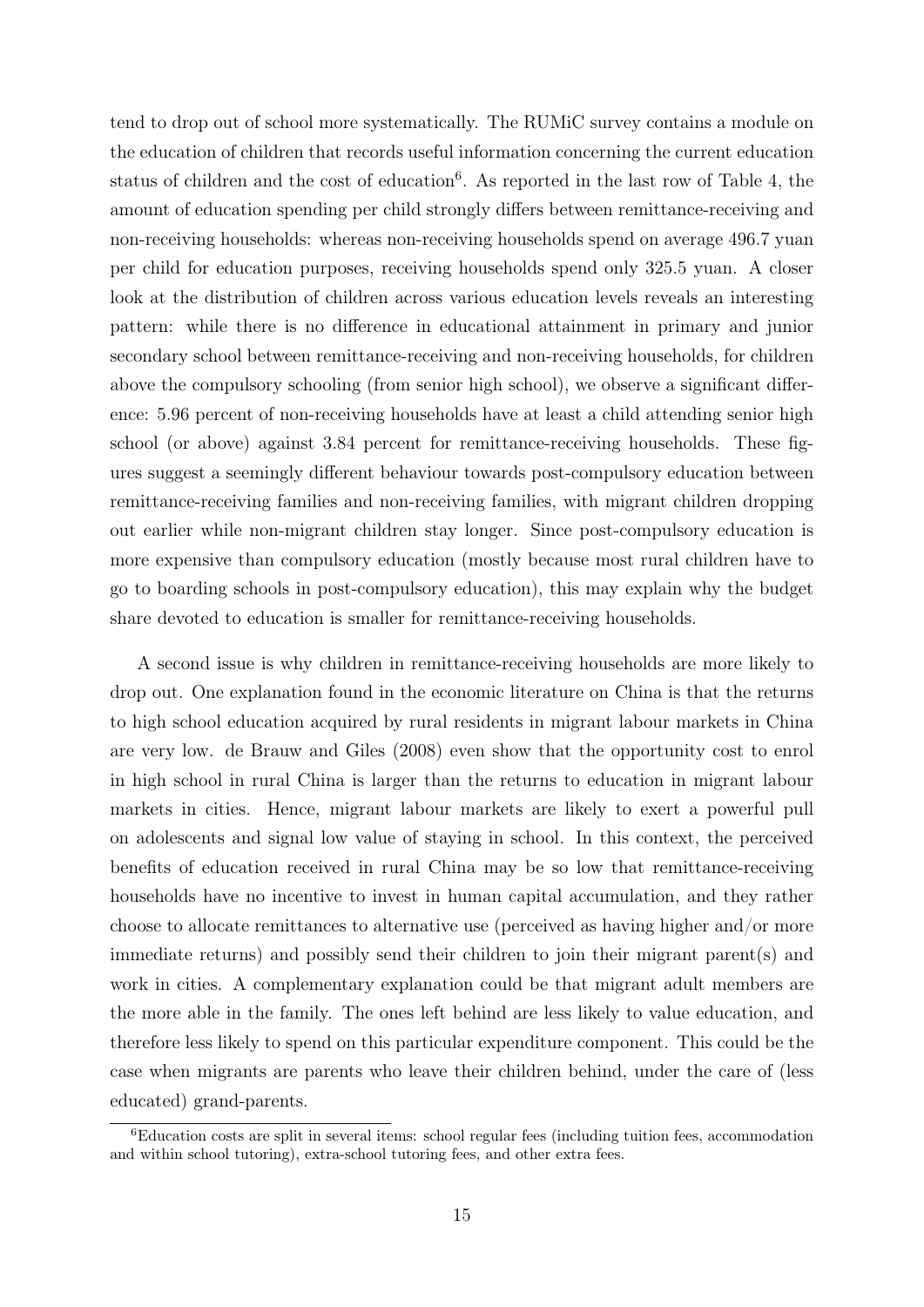#### 4.2 Migration, remittances and expenditure

As discussed in Section 2, almost one-fifth of migrant households did not receive remittances in 2007 whereas 24 percent of remittance-receiving households in 2007 are not migrant-sending. In order to isolate the impact of remittances among migrant households, Specification (1) in Table 8 re-defines the treatment within the sub-sample of migrant households as remittance-receiving versus non-remittance-receiving. The estimated ATT are largely consistent with that of the full sample. Yet, three main findings are worth discussing. First, compared to the full sample, the positive impact on per capita expenditure and on per capita consumption is smaller in magnitude, but it is significant, showing that in migrant households, remittances do significantly contribute to increasing per capita expenditure and consumption. Second, the negative impact of remittances on the expenditure share on family business seems stronger in migrant households compared to the full sample. This finding corroborates the conjecture that migrant members may be positively selected on their ability, and that the absence of the most able members of the household further reduces investment in family business activities. Third, among migrant households, those receiving remittances spend a significantly higher share of their budget on housing, which adds evidence to the intuition that remittances are key inputs in housing investment in rural China.

The combined effect of migration and remittances on expenditure patterns is illustrated in Specification (2), which compares remittance-receiving migrant-sending households with non-remittance-receiving non-migrant-sending households. Unsurprisingly, the magnitude of the positive impact on per capita expenditure and per capita consumption is much larger when migrant households are compared only to non-migrant (non-receiving) households. Interestingly, the negative effect of migration and remittances on the education budget share is also larger in this setting, which confirms the net detrimental effect of migration on education.

#### 4.3 The heterogeneous impact of remittances

In order to assess whether the impact of remittances is heterogeneous across different contexts, we further split our sample along two additional dimensions: the position of the household in the pre-transfer income distribution (by quartile), and whether the family left behind lives in a coastal or an inland province. Within each of the 6 new sub-samples, the treatment is whether or not a household receives remittances in the year 2007 (similar to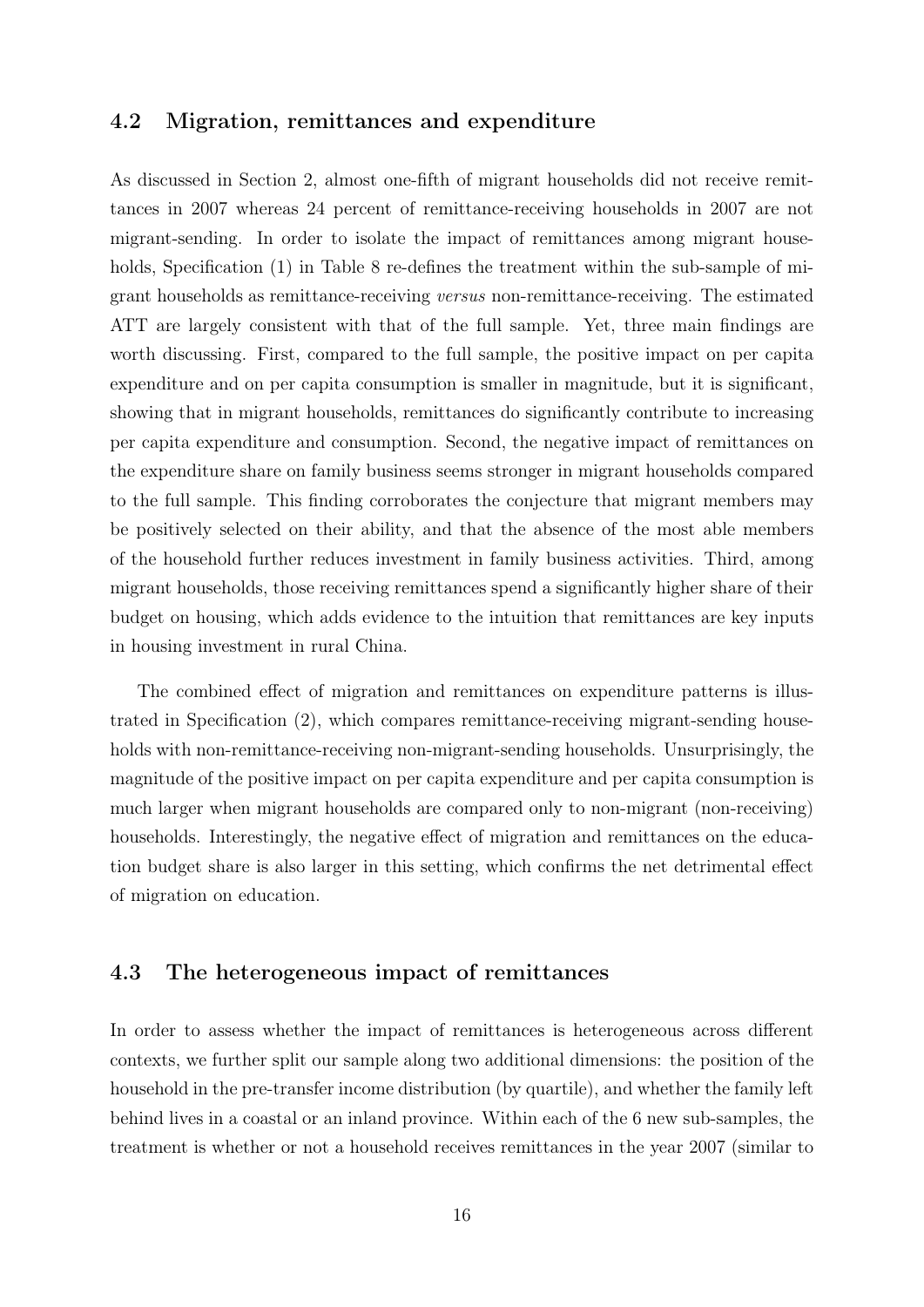the benchmark treatment for the full sample presented in Table 7). For each sub-sample, we estimate propensity scores, match households within the sub-sample, and estimate average treatment effects.

Table 9 displays the estimated ATT by pre-transfer income group and reveals noteworthy heterogeneity in the impact of remittances on consumption patterns. As far as aggregate expenditure is concerned, Table 9 first confirms the positive and significant impact of receiving remittances on per capita expenditure and per capita consumption. It also highlights that the increase is larger at the top of the pre-transfer income distribution. Hence, although households in the poorest quartiles are the most likely to receive remittances, in a larger amount (see Table 3), the per capita increase in consumption due to remittances is 1.3 times larger for receiving households in the fourth quartile than for receiving households in the first quartile.

In contrast with other income quartiles, the poorest households are clearly using migration as an additional source of income for the household. The substitution from expenses on family business to expenses on consumption when remittances are received is the highest for the first quartile, with a significant increase in the share of expenditure on consumption associated with remittances as high as 4.68 percentage points and a concomitant decrease in the share of expenditure on family business as high as 4.43 percentage points. The detrimental effect of migration on the productive activities of the family highlighted for the full sample thus seems to come mostly from the poorest households and to hurt them the most. Moreover, the analysis of the budget shares indicates that in the first quartile, remittance-receiving households do not use private transfers from migrants differently from other sources of income, but instead take them as a component in the pooled household income. Although remittances constitute an important share of total income for the poorest group of households before transfer (Table 3), these transfers do not seem to alter much the consumption behaviour in this group. Indeed, the consumption pattern of the poorest quartile is not significantly different between remittance-receiving and non-receiving households. The only, notable, exception is the budget share for durable goods that appears significantly increased by 1.94 percentage points when the household receives remittances. Receiving remittances allows households in the first quartile to spend on these goods almost as much of their budget as average households in the third quartile<sup>7</sup>.

Similar "moves" towards average households in above quartiles are also observed for

<sup>&</sup>lt;sup>7</sup>The budget share for durable goods amounts to  $14.9\%$  on average for the third quartile, and to  $12.2\%$ on average for the first quartile (see Table 3).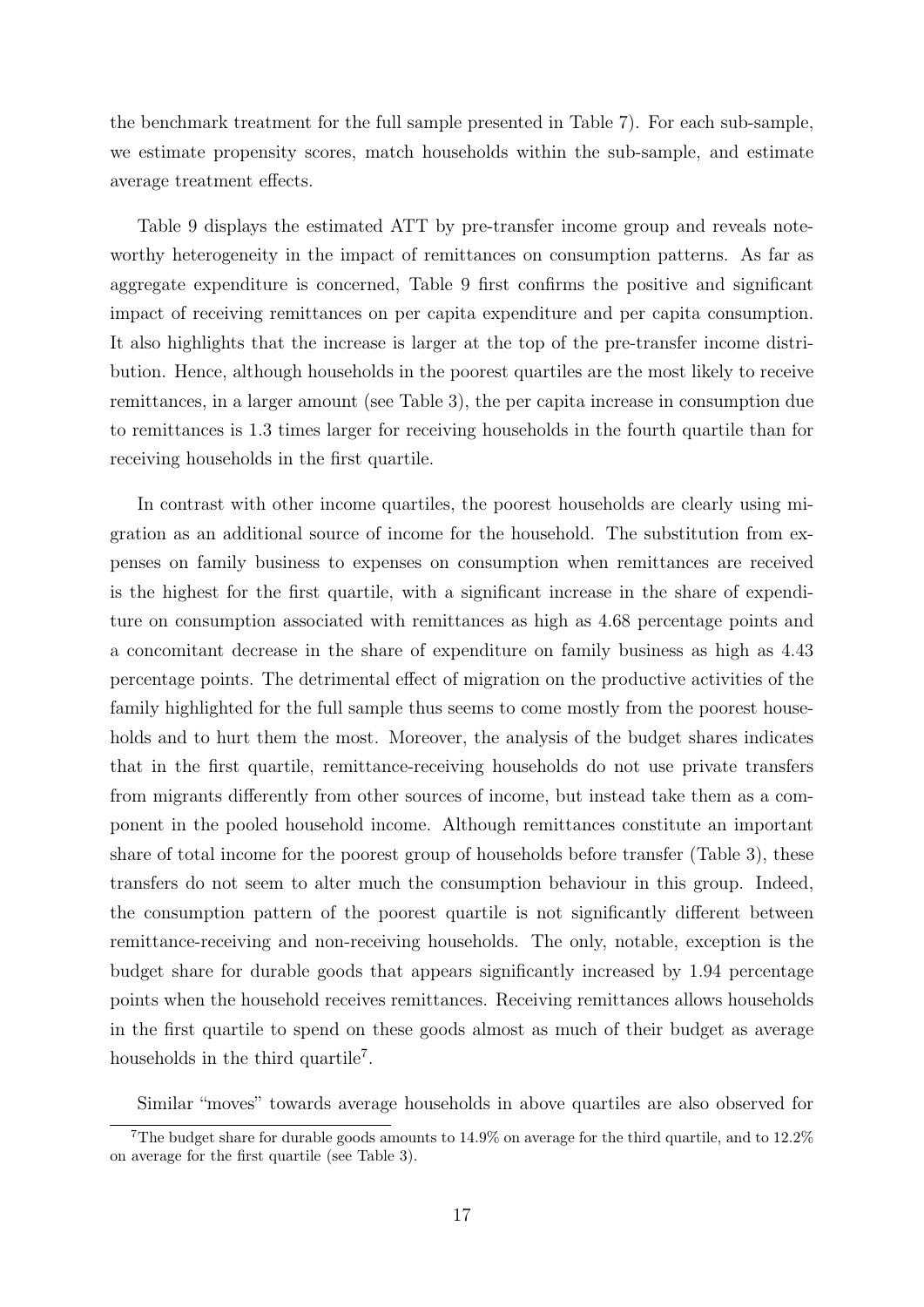remittance-receiving households in the second and the third quartiles. For instance, remittance-receiving households in the second quartile exhibit a significantly lower budget share for food and conversely a significantly higher budget share for durable goods. Both changes make their budget shares for these items closer to the average budget share of households in the third quartile (as displayed in Table 3). Similarly, remittance-receiving households in the third quartile get closer to the average household in the fourth quartile in terms of food, durable goods and housing budget shares.

Interestingly, the type of consumptive investment favoured by remittance-receiving households also varies across quartiles: whereas the budget share for durable goods significantly increases when households receive remittances in the first, second and third quartiles, it is the budget share for housing that significantly increases when households receive remittances at the top of the pre-transfer income distribution. As far as housing consumption is concerned, receiving remittances results in a 1.75 percentage points increase of the budget share allocated to housing in the top two quartiles. Since the average budget share of housing for the third and fourth quartiles amounts respectively to 11.1% and 12.8% (Table 3), these are sizeable effects. The positive impact of remittances on housing budget shares for wealthier households may be interpreted in various ways. First, housing investment may be used by wealthier remittance-receiving households as a signal of migrants' resources and support to their home family (Osili, 2004). In a similar vein, it could be that remittance-senders impose conditions on the type of use of their transfers by their family, and that they secure their position at home in the event of future return precisely by investing in housing. In the case of China, both explanations may hold, especially because migrants maintain strong economic and social ties to their village, and because a large share eventually returns. Under the standard investment explanation, another interpretation as to why remittance-receiving households privilege investment in housing could be that housing investment yields higher rates of return compared to alternative investment, including in human capital (Osili, 2004). Finally, the positive impact of remittances on housing budget shares could also reveal persisting difficulties in various markets in rural areas in China, despite the accelerating economic growth and reforms during the 2000s. Referring to the end of the 1990s, de Brauw and Rozelle (2008) argued that housing investment was constrained in rural areas. The 2000s have witnessed a strong development of the real estate sector in China, but our results suggest that housing investment in rural China might still be largely constrained.

In the top quartiles, remittance-receiving households are not only characterized by a different type of consumptive investment (towards housing rather than durable goods),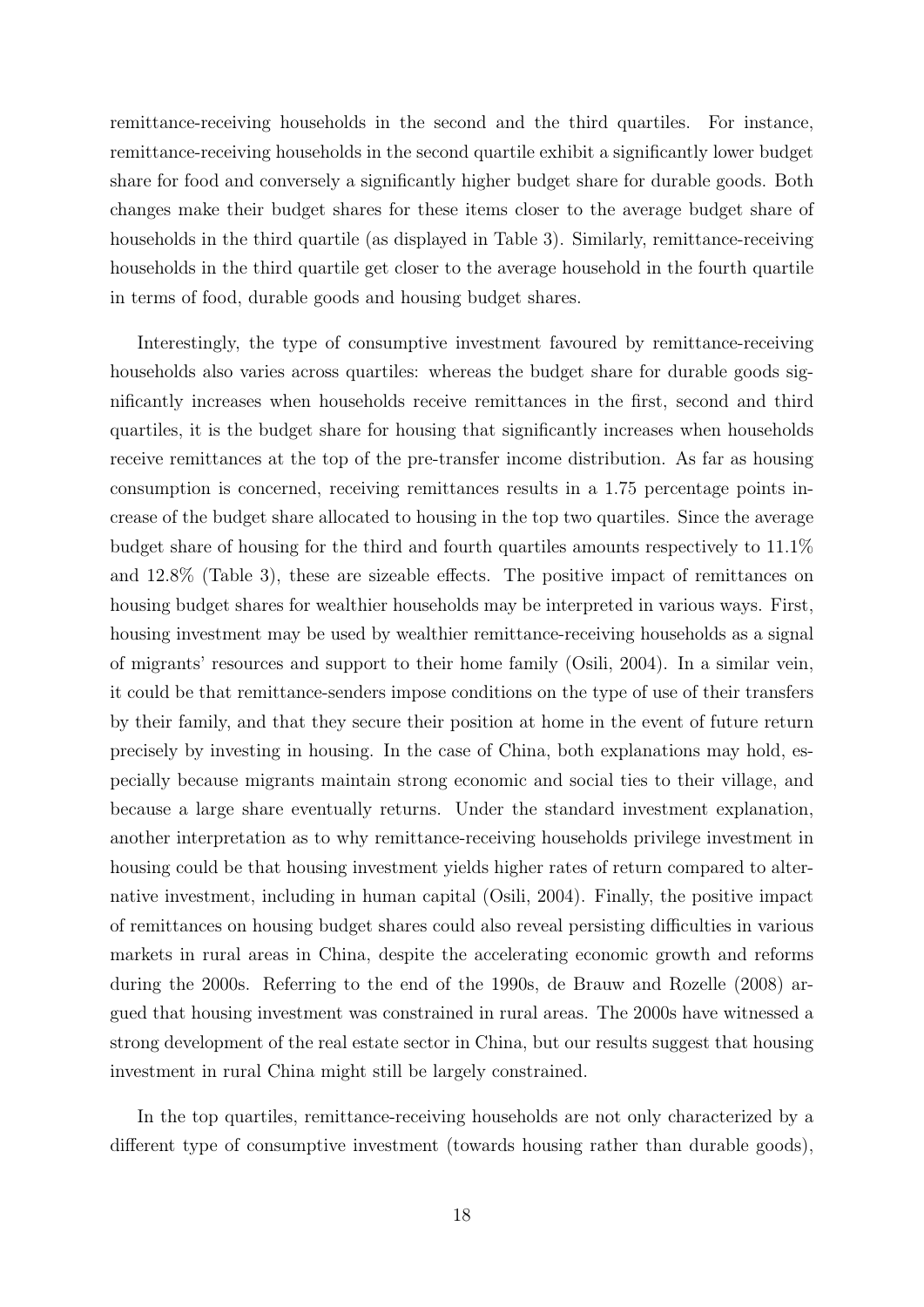they are also characterized by reduced productive investment, through a significant reduction in their budget share for education relative to other households. Hence, the overall negative impact of remittances on the budget share allocated to education found in the full sample (Table 7) seem to be mostly attributable to the top two quartiles. Receiving remittances does not significantly affect the budget share allocated to education in the first two quartiles, whereas it results in a 1.60 percentage points decrease in the third quartile, and a 2.16 percentage points decrease in the fourth quartile. In these top quartiles, remittance-receiving households spend on education as little of their budget as average households in the lowest quartile  $(6.10\%$ , see Table 3).

Table 10 provides additional insights into the heterogeneous effect of remittances by location. Separate estimations for coastal and for inland provinces exhibit patterns that are generally close to each other. Yet, they highlight an interesting feature regarding the non-use of remittances for productive investment in rural China. One could reasonably expect that coastal areas in China offer more opportunities for rural households to invest in productive activities, and therefore they could use migration as a means to finance such activities. The estimated ATT displayed in Table 10 suggest that migration does not play such a role in rural coastal areas: the reduction in the share of expenditure on family business (by 3.17 percentage points) and the increase in the share of expenditure on consumption (by 4.86 percentage points) associated with remittances are even larger in coastal provinces than in the aggregate estimates and than in inland provinces (respectively 3.08 and 3.54 percentage points). Hence, it could be the case that even in coastal provinces, migrant-sending households are not those most likely to start local business activities or to invest much in agriculture. Such interpretation corroborates de Brauw and Rozelle (2008)'s conclusions.

### 5 Conclusion

This paper explores how private transfers from internal migration in China affect the expenditure behaviour of left behind families in rural areas using cross-sectional data on rural households for the year 2007. Our main findings indicate that remittances from internal migration supplement income in rural China and increase per capita consumption. As they represent a large share of income for the poorest households, remittances may help mitigate the exposure to poverty for the most vulnerable. Regarding the budget allocation pattern of rural households, the key results are twofold. First, remittance-recipient households are found to spend more on consumption-type expenditures and less on pro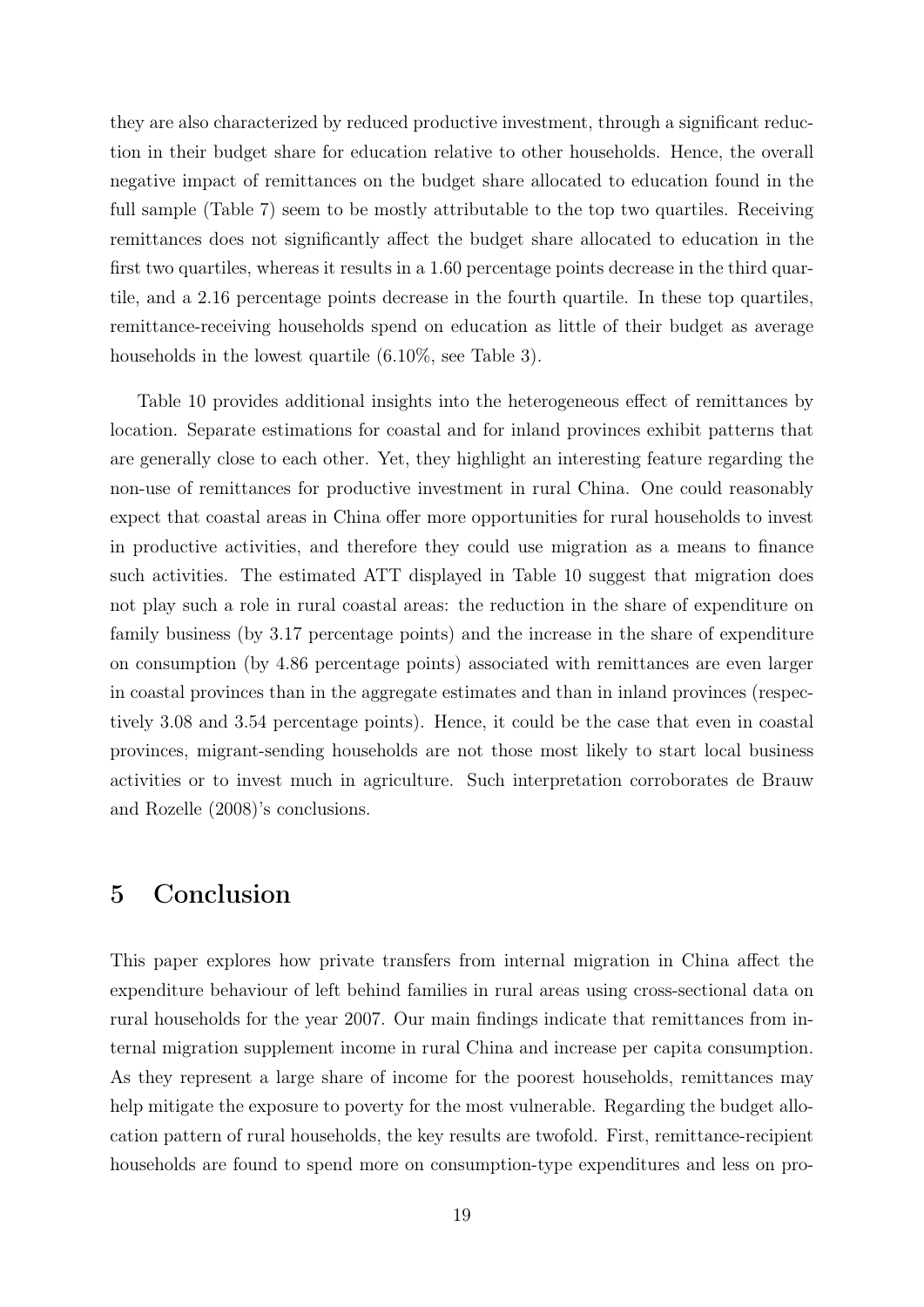ductive investment. These findings from a large-scale recent dataset are consistent with what has been observed on small-scale databases for the end of the 1990s and the early 2000s (de Brauw and Rozelle, 2008; Zhu et al., 2012, 2014). Yet, with the accelerating economic growth and labour mobility in China during the 2000s, the persistence of a consumption use of remittances may signal persisting difficulties in various markets in rural areas. Second, within their budget for living expenses, remittance-receiving households are found to favor investment in assets that immediately improve their quality of life, such as housing or durable goods. By contrast, they reduce their budget share allocated to education, and this effect holds in particular for the wealthiest groups of households. These findings sharply contrast with the positive effect of remittances on investment of families left behind found in other developing countries. This is the case for instance in the Philippines where Yang (2008) shows that remittances are positively associated with human capital investment and investment in more capital-intensive household enterprises.

The strong evidence of a negative impact of remittances on education budget share found here points to the ambiguous perception of skill premium in China, notably in the migrant labour market, and can be illustrative of the low perceived returns to education in this particular labour market. It may also signal a lower value put on education by the (less educated) rural left-behinds (e.g. grand-parents). Whatever the interpretation, this finding points to the potentially strong detrimental impact of migration on rural areas since education is a primary vehicle for poverty alleviation and also a vector for sustaining economic growth through a middle income class. A straightforward implication is the need for carefully designed education policies in rural areas, which would not only broaden the access to non-compulsory education, but also ensure that the quality of both compulsory and post-compulsory education meets the expected standard on the urban labour market.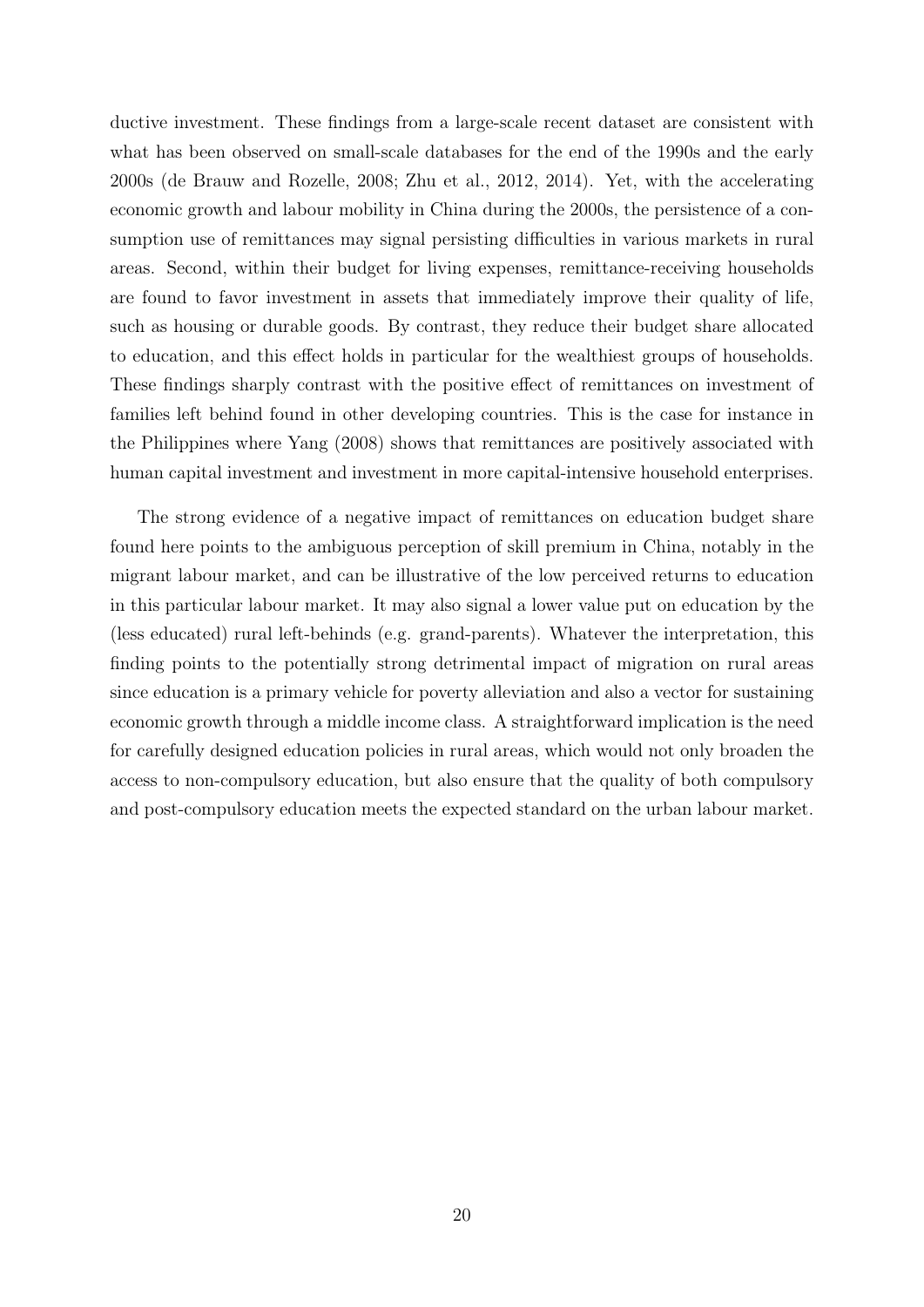# References

- Acosta, P., Calderon, C., Fajnzylber, P., and Lopez, H. (2008). What is the impact of international remittances on poverty and inequality in Latin America? World Development, 36(1):89–114.
- Adams, R. (1998). Remittances, investment, and rural asset accumulation in Pakistan. Economic Development and Cultural Change, 47(1):155–73.
- Adams, R. H. and Cuecuecha, A. (2010). Remittances, Household Expenditure and Investment in Guatemala. World Development, 38(11):1626–1641.
- Adams, R. H. and Cuecuecha, A. (2013). The Impact of Remittances on Investment and Poverty in Ghana. World Development, 50:24–40.
- Adams, R. H., Cuecuecha, A., and Page, J. (2008). Remittances, consumption and investment in ghana. World Bank Policy Research Working Paper No. 4515.
- Akgüc, M., Giulietti, C., and Zimmermann, K. (2014). The RUMiC longitudinal survey: fostering research on labor markets in China. IZA Journal of Labor and Development,  $3(1):1-14.$
- Alcaraz, C., Chiquiar, D., and Salcedo, A. (2012). Remittances, schooling, and child labor in Mexico. Journal of Development Economics, 97(1):156–165.
- Amuedo-Dorantes, C. and Pozo, S. (2011). New evidence on the role of remittances on healthcare expenditures by Mexican households. Review of Economics of the Household,  $9(1):69-98.$
- Antman, F. (2012). Gender, educational attainment, and the impact of parental migration on children left behind. Journal of Population Economics, 25(4):1187–1214.
- Antman, F. (2013). The impact of migration on family left behind. In Constant, A. and Zimmermann, K., editors, International Handbook on the Economics of Migration, pages 293–308.
- Bertoli, S. and Marchetta, F. (2014). Migration, remittances and poverty in Ecuador. The Journal of Development Studies, 50(8):1067–1089.
- Böhme, M. H. (2015). Migration and educational aspirations âĂŞ another channel of brain gain? IZA Journal of Migration, 4(12):1–24.
- Caliendo, M. and Kopeinig, S. (2008). Some practical guidance for the implementation of propensity score matching. Journal of Economic Surveys, 22(1):31–72.
- Cardona-Sosa, L. and Medina, C. (2006). Migration as a safety net and effects of remittances on household consumption: The case of Colombia. Economic unit, Banco de la Republica, Colombia.
- Castaldo, A. and Reilly, B. (2007). Do migrant remittances affect the consumption patterns of Albanian households? South-Eastern Europe Journal of Economics, 5(1):25–54.
- Cattaneo, C. (2012). Migrants' international transfers and educational expenditure Empirical evidence from Albania. Economics of Transition, 20(1):163–193.
- Cheng, E. and Xu, Z. (2005). Domestic money transfer services for rural migrant workers in China. Microfinance Gateway, Consultative Group to Assist the Poor (CGAP), Washington D.C.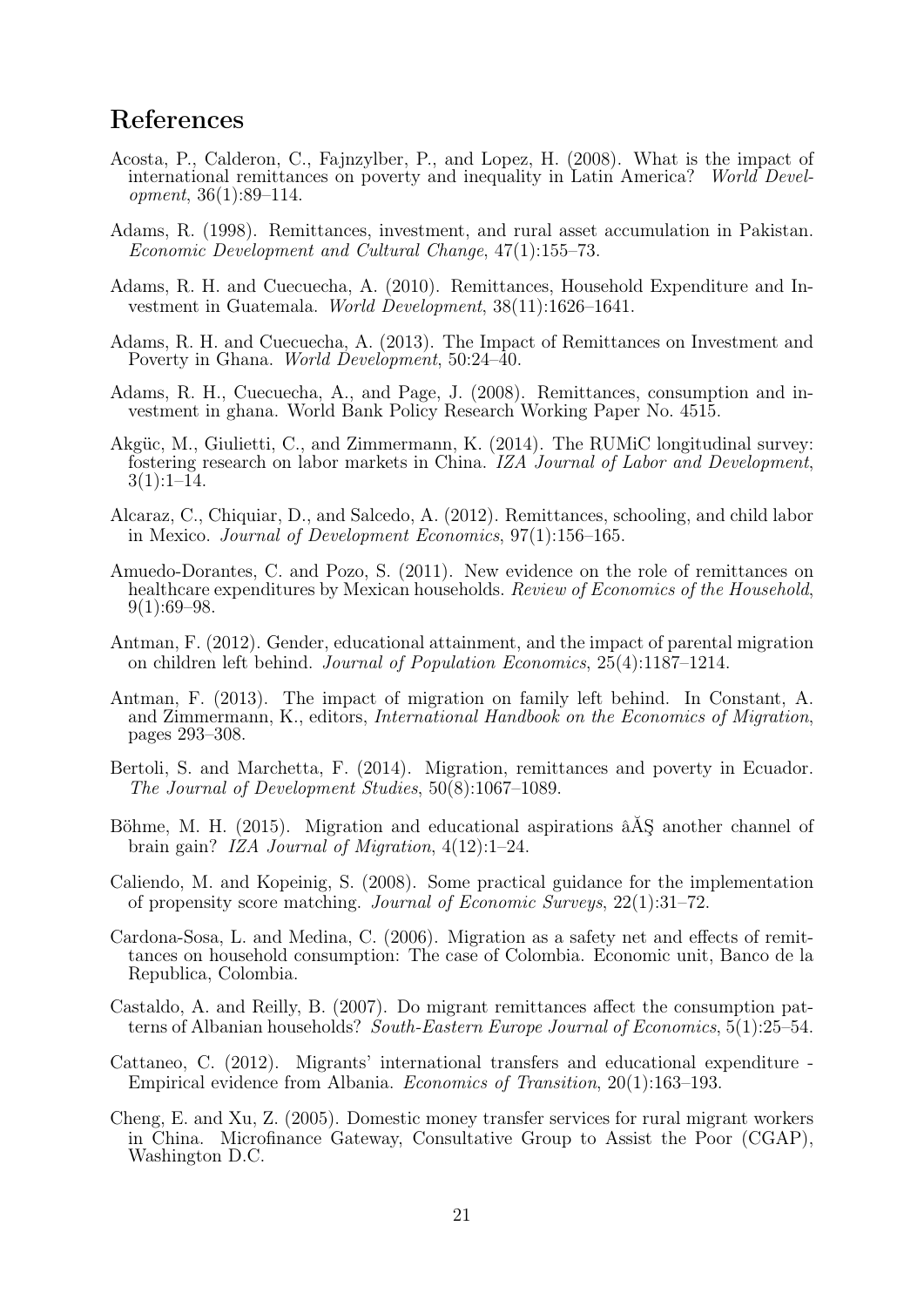- Clément, M. (2011). Remittances and household expenditure patterns in Tajikistan: A propensity score matching analysis. Asian Development Review, 28(2):58–87.
- de Brauw, A. and Giles, J. (2008). Migrant opportunity and the educational attainment of youth in rural China. Policy Research Working Paper 4526, Washington DC, The World Bank.
- de Brauw, A. and Rozelle, S. (2008). Migration and household investment in rural China. China Economic Review, 19(2):320–335.
- Démurger, S. and Li, S. (2013). Migration, remittances and rural employment patterns: Evidence from China. Research in Labor Economics, 37:31–63.
- Démurger, S. and Xu, H. (2015). Left-behind children and return migration in China. IZA Journal of Migration, 4(10):1–21.
- Giannelli, G. C. and Mangiavacchi, L. (2010). Children's schooling and parental migration: Empirical evidence on the 'left-behind' generation in Albania. LABOUR, 24:76–92.
- Göbel, K. (2013). Remittances, expenditure patterns, and gender: parametric and semiparametric evidence from ecuador. IZA Journal of Migration, 2(1):1–19.
- Hu, F. and Shi, Y. (2013). Remittances from rural migrants and the development of the migrant-sending areas. World Economic Papers, 2:In Chinese.
- Jimenez-Soto, E. and Brown, R. P. C. (2012). Assessing the poverty impacts of migrants' remittances using propenssty score matching: The case of Tonga. The Economic Record, 88(282):425–439.
- Kifle, T. (2007). Do remittances encourage investment in education? Evidence from Eritrea. GEFAME Journal of African Studies, 4(1).
- Lechner, M. (2008). A note on endogenous control variables in causal studies. Statistics and Probability Letters, 78(2):190–195.
- Mao, R. and Xu, J. (2014). Population aging, consumption budget allocation and sectoral growth. *China Economic Review*,  $30(0)$ :  $44 - 65$ .
- Massey, D., Arango, J., Hugo, G., Kouaouci, A., Pellegrino, A., and Taylor, J. (1993). Theories of international migration: A review and appraisal. Population and Development Review, 19(3):431–466.
- McKenzie, D., Gibson, J., and Stillman, S. (2010). How important is selection? Experimental versus non-experimental measures of the income gains from migration. Journal of the European Economic Association, 8(4):913–945.
- McKenzie, D. and Rapoport, H. (2011). Can migration reduce educational attainment? evidence from Mexico. Journal of Population Economics, 24(4):1–21.
- Meng, X., Manning, C., Li, S., and Effendi, T. N. (2010). The Great Migration: Rural-Urban Migration in China and Indonesia. Edward Elgard, Cheltenham.
- Osili, U. O. (2004). Migrants and Housing Investments: Theory and Evidence from Nigeria. Economic Development and Cultural Change, 52(4):821–49.
- Rosenbaum, P. R. and Rubin, D. B. (1983). The central role of the propensity score in observational studies for causal effects. Biometrika, 70(1):41–55.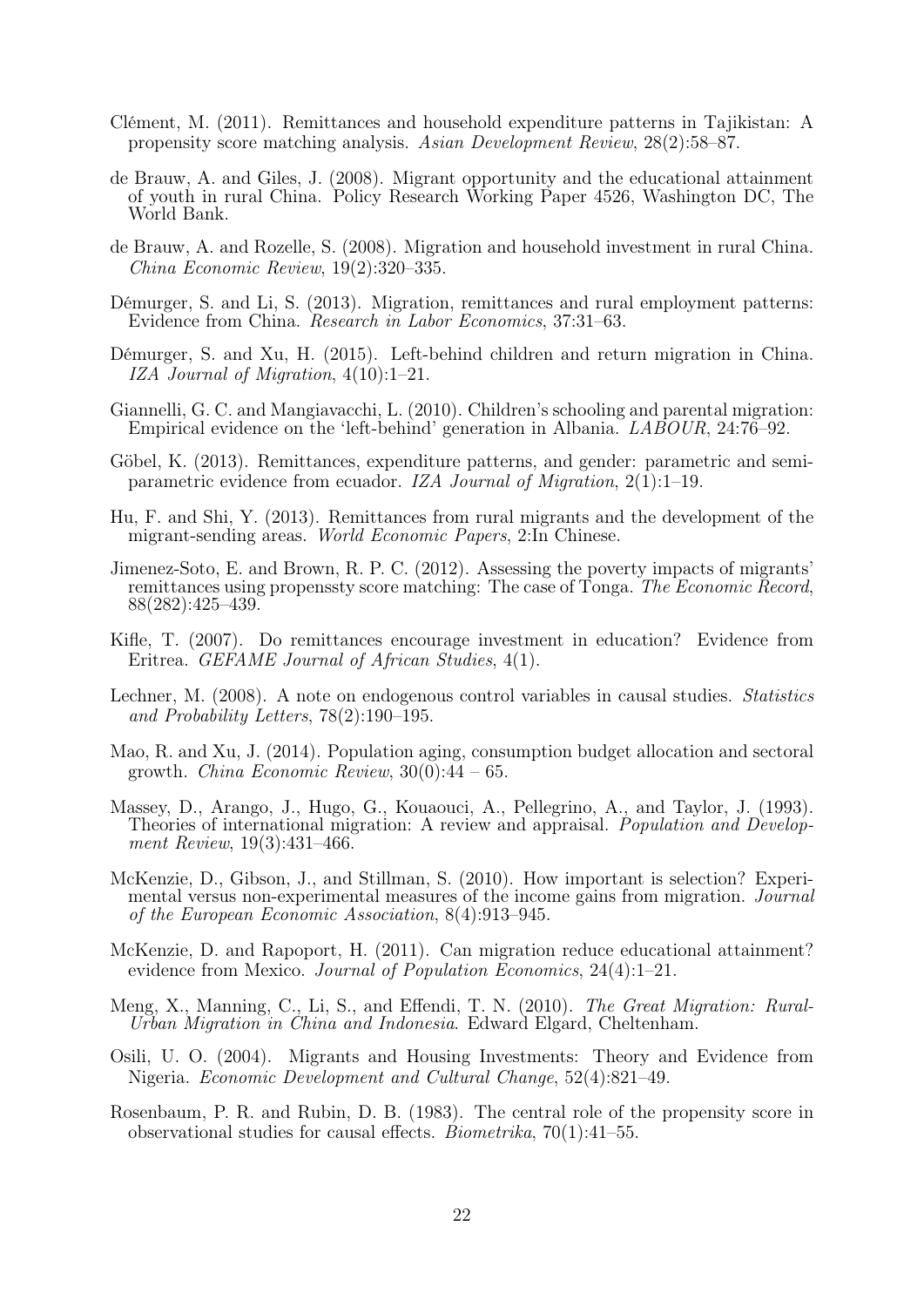- Sianesi, B. (2004). An evaluation of the swedish system of active labor market programs in the 1990s. The Review of Economics and Statistics, 86(1):133–155.
- Smith, J. A. and Todd, P. E. (2005). Does matching overcome lalonde's critique of nonexperimental estimators? Journal of Econometrics, 125(1-2):305–353.
- Taylor, E. and Mora, J. (2006). Does Migration Reshape Expenditures In Rural Households? Evidence From Mexico. The World Bank.
- Yang, D. (2008). International migration, remittances and household investment: Evidence from Philippine migrants' exchange rate shocks. The Economic Journal, 118:591– 630.
- Zhang, H., Behrman, J. R., Fan, C. S., Wei, X., and Zhang, J. (2014). Does parental absence reduce cognitive achievements? evidence from rural China. Journal of Development Economics, 111:181–195.
- Zhu, Y., Wu, Z., Peng, L., and Sheng, L. (2014). Where did all the remittances go? Understanding the impact of remittances on consumption patterns in rural China. Applied Economics, 46(12):1312–1322.
- Zhu, Y., Wu, Z., Wang, M., Du, Y., and Cai, F. (2012). Do migrants really save more? understanding the impact of remittances on savings in rural China. Journal of Development Studies, 48(5):654–672.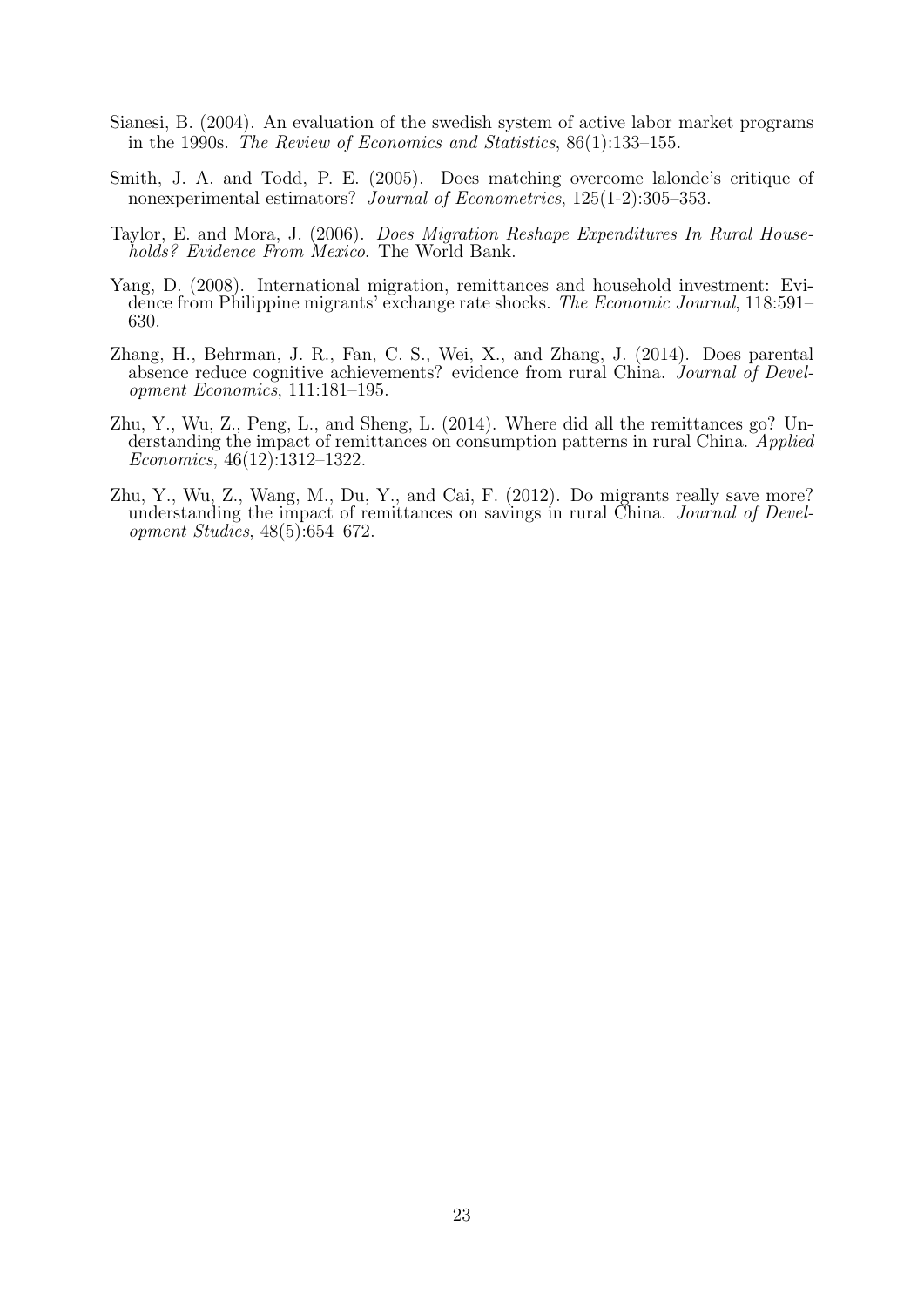|                                               | Non-receiving<br>households | Remittance-receiving<br>households | All<br>households | Difference<br>in means |
|-----------------------------------------------|-----------------------------|------------------------------------|-------------------|------------------------|
| Household size (excl. migrants)               | 3.411<br>(1.279)            | 3.103<br>(1.225)                   | 3.262<br>(1.262)  | ***                    |
| Household size (incl. migrants)               | 3.640<br>(1.302)            | 4.355<br>(1.343)                   | 3.987<br>(1.369)  | ***                    |
| $\#$ adult members                            | 3.064<br>(1.063)            | 3.691<br>(1.150)                   | 3.368<br>(1.149)  | ***                    |
| Dependent over 65 in household                | 0.127<br>(0.333)            | 0.106<br>(0.307)                   | 0.117<br>(0.321)  | ***                    |
| Infants in household                          | 0.117<br>(0.321)            | 0.195<br>(0.396)                   | 0.155<br>(0.362)  | ***                    |
| Children in household                         | 0.462<br>(0.499)            | 0.545<br>(0.498)                   | 0.502<br>(0.500)  | ***                    |
| Average education of adult members<br>(years) | 6.888<br>(2.414)            | 7.079<br>(1.925)                   | 6.980<br>(2.193)  | ***                    |
| Coast                                         | 0.552<br>(0.497)            | 0.319<br>(0.466)                   | 0.439<br>(0.496)  | ***                    |
| Centre                                        | 0.307<br>(0.461)            | 0.416<br>(0.493)                   | 0.360<br>(0.480)  | ***                    |
| West                                          | 0.141<br>(0.348)            | 0.265<br>(0.441)                   | 0.201<br>(0.401)  | ***                    |
| Observations                                  | 3958                        | 3724                               | 7682              |                        |

Table 1: Summary statistics by remittance status - Household characteristics, 2007

Notes: The last column displays the significance level of mean differences between remittance-receiving and non-receiving households (NS: non-significant; \*: significant at  $10\%$ ; \*\*: significant at  $5\%$ ; \*\*\*: significant at 1%). The regional classification is the following: *Coast* includes Hebei, Jiangsu, Zhejiang and Guangdong provinces; Centre includes Henan, Hubei and Anhui provinces, and West includes Chongqing municipality and Sichuan province. Source: RUMiC Rural Household Survey 2007.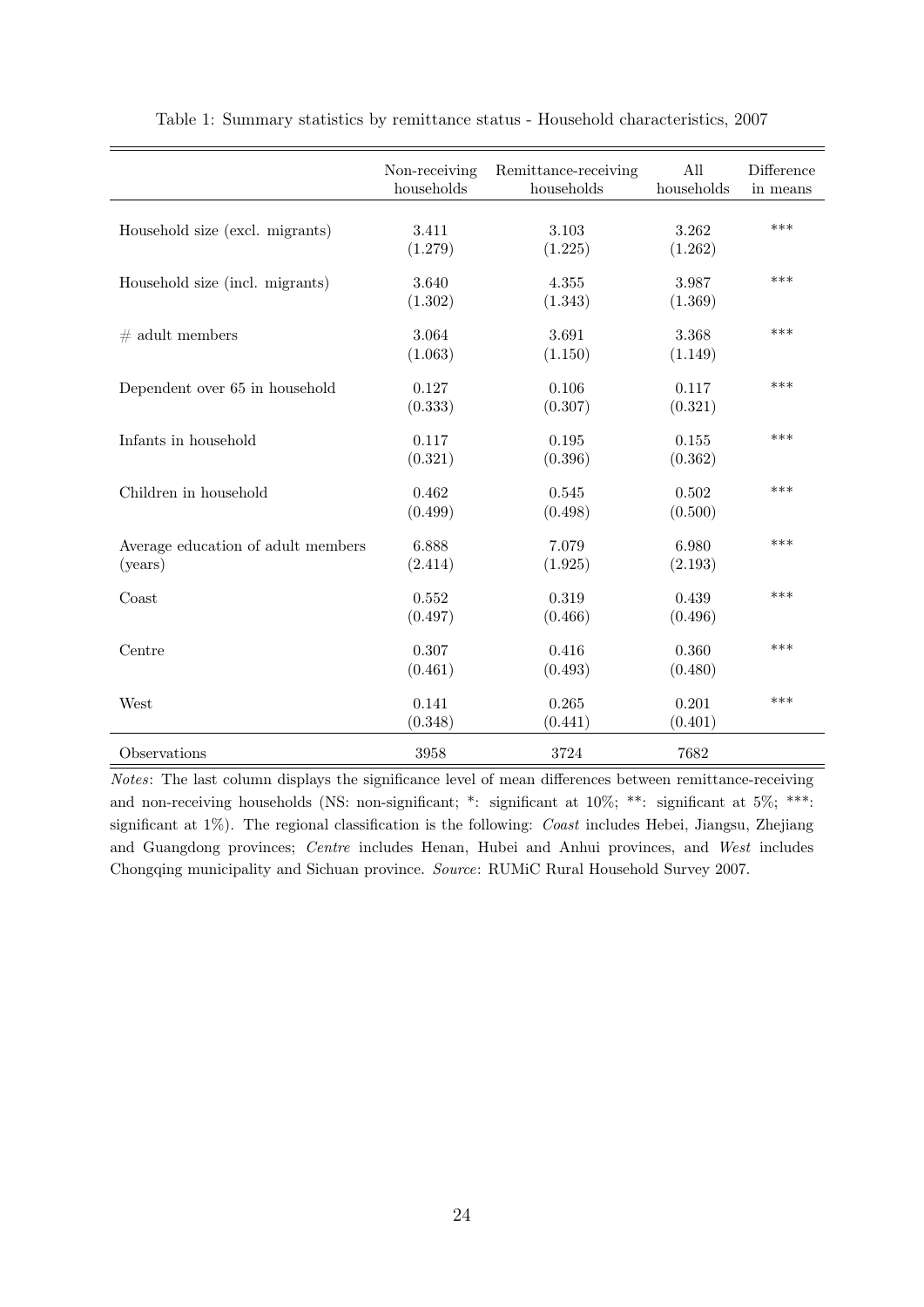| Unit: Yuan                                    | Non-receiving<br>households | Remittance-receiving<br>households | All<br>households    | Difference<br>in means |
|-----------------------------------------------|-----------------------------|------------------------------------|----------------------|------------------------|
| Total net income                              | 19661.4<br>(19044.2)        | 19157.1<br>(11767.2)               | 19416.9<br>(15938.0) | <b>NS</b>              |
| Per capita net income (including migrants)    | 5739.5<br>(5263.8)          | 4641.1<br>(2799.6)                 | 5207.0<br>(4286.6)   | ***                    |
| Per capita net income (excluding migrants)    | 6185.9<br>(5793.3)          | 7129.7<br>(5266.3)                 | 6643.4<br>(5563.8)   | ***                    |
| Per capita expenditure                        | 6965.0<br>(8458.8)          | 7118.0<br>(5978.0)                 | 7039.2<br>(7361.3)   | <b>NS</b>              |
| Per capita consumption                        | 4487.8<br>(3853.2)          | 5100.0<br>(4691.7)                 | 4784.6<br>(4290.9)   | ***                    |
| Household income composition                  |                             |                                    |                      |                        |
| Net income from wages                         | 7087.2<br>(10373.8)         | 10719.2<br>(9563.3)                | 8847.9<br>(10152.1)  | ***                    |
| of which: Net wage income from local off-farm | 5962.9<br>(9434.6)          | 1775.0<br>(3461.5)                 | 3932.7<br>(7486.3)   | ***                    |
| of which: Remittances                         | $\boldsymbol{0}$            | 8458.7<br>(8362.3)                 | 4100.5<br>(7194.9)   | ***                    |
| Net income from family farm operation         | 6773.6<br>(10728.0)         | 6593.8<br>(5718.2)                 | 6686.5<br>(8668.7)   | <b>NS</b>              |
| Net income from family off-farm operation     | 3685.8<br>(11523.2)         | 899.7<br>(3538.9)                  | 2335.2<br>(8741.6)   | ***                    |
| Net property income                           | 1033.0<br>(8134.0)          | 275.0<br>(1435.2)                  | 665.6<br>(5935.2)    | ***                    |
| Net transfer income                           | 1081.8<br>(3649.3)          | 669.2<br>(2280.6)                  | 881.8<br>(3069.9)    | ***                    |
| Observations                                  | 3958                        | 3724                               | 7682                 |                        |

Table 2: Summary statistics by remittance status - Income and expenditures, 2007

Notes: Standard deviations in parentheses. The last column displays the significance level of mean differences between remittance-receiving and non-receiving households (NS: non-significant; \*: significant at 10%; \*\*\*: significant at 1%). Source: RUMiC Rural Household Survey 2007.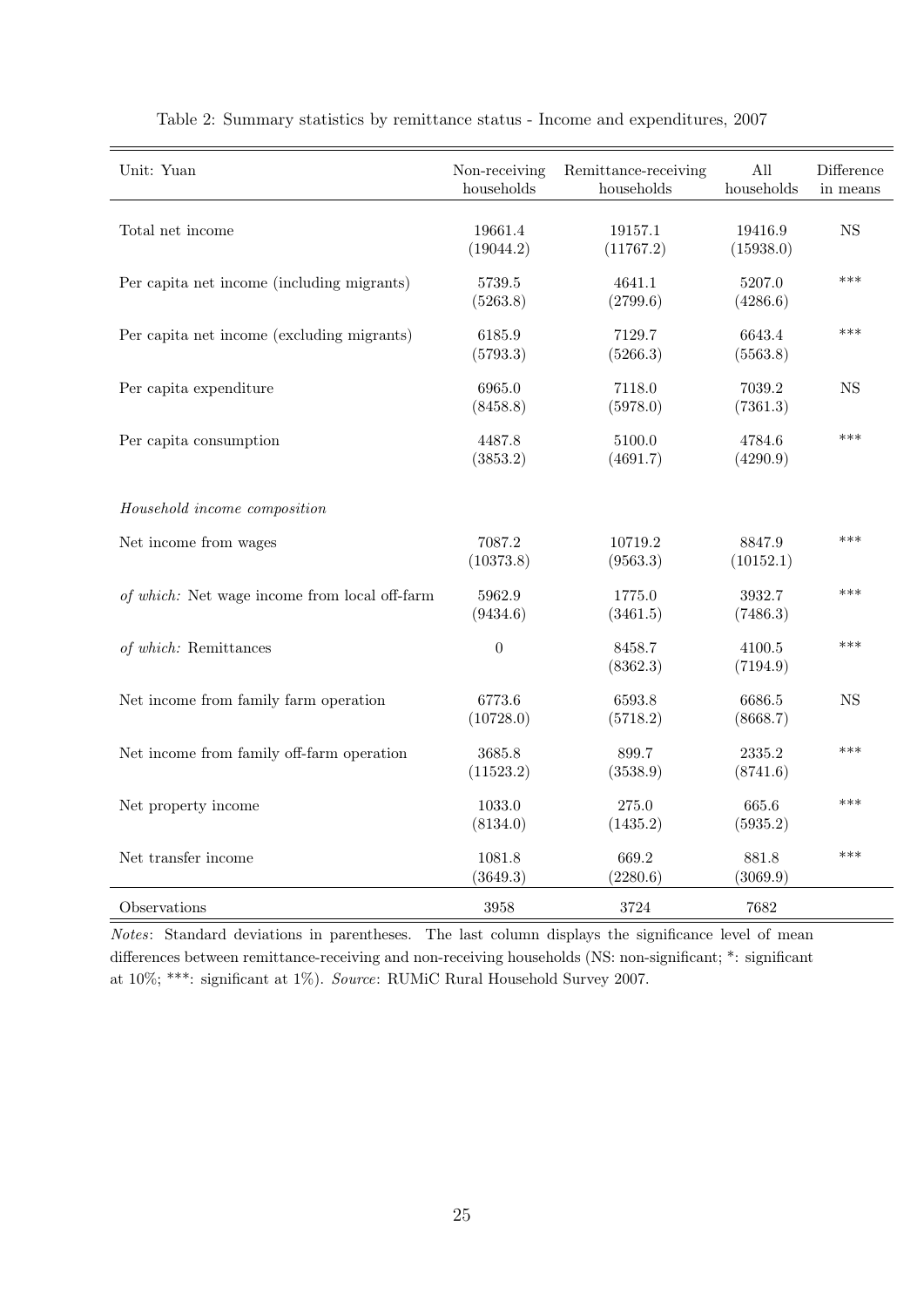|                                        | $1^{st}$ quartile | $2^{nd}$ quartile | $3^{rd}$ quartile | $4^{th}$ quartile | Total     |
|----------------------------------------|-------------------|-------------------|-------------------|-------------------|-----------|
|                                        |                   |                   |                   |                   |           |
| % of households                        |                   |                   |                   |                   | Obs.      |
| Remittance-receiving                   | 36.31             | 29.40             | 23.07             | 11.22             | 3724      |
| Non remittance-receiving               | 14.58             | 21.00             | 26.91             | 37.52             | 3958      |
|                                        |                   |                   |                   |                   |           |
| Average amount of remittances (yuan)   | 6296.7            | 4470.2            | 3581.7            | 2024.6            | 4100.5    |
|                                        | (7428.3)          | (7107.8)          | (6779.4)          | (6775.5)          | (7194.9)  |
| Total net income (yuan)                | 10576.4           | 13763.3           | 18493.9           | 35033.3           | 19416.9   |
|                                        | (7760.1)          | (7186.0)          | (6937.6)          | (22524.8)         | (15938.0) |
| Per capita net income (yuan)           | 4459.5            | 5078.2            | 6268.3            | 10820.4           | 6643.4    |
|                                        | (4208.6)          | (3575.1)          | (3573.2)          | (7502.9)          | (5563.8)  |
|                                        |                   |                   |                   |                   |           |
| Total expenditure                      |                   |                   |                   |                   |           |
| Share of exp. on family business       | 0.242             | 0.237             | 0.214             | 0.185             | 0.219     |
|                                        | (0.170)           | (0.161)           | (0.174)           | (0.196)           | (0.177)   |
| Share of exp. on consumption           | 0.707             | 0.706             | 0.723             | 0.744             | 0.720     |
|                                        | (0.175)           | (0.169)           | (0.185)           | (0.207)           | (0.185)   |
| Budget shares for consumption expenses |                   |                   |                   |                   |           |
| Budget share for food                  | 0.646             | 0.625             | 0.604             | 0.569             | 0.611     |
|                                        | (0.153)           | (0.162)           | (0.161)           | (0.166)           | (0.163)   |
| Budget share for durable goods         | 0.122             | 0.136             | 0.149             | 0.161             | 0.142     |
|                                        | (0.0920)          | (0.0979)          | (0.101)           | (0.101)           | (0.0991)  |
| Budget share for housing               | 0.103             | 0.112             | 0.111             | 0.128             | 0.114     |
|                                        | (0.109)           | (0.127)           | (0.123)           | (0.146)           | (0.127)   |
| Budget share for education             | 0.0610            | 0.0694            | 0.0786            | 0.0878            | 0.0742    |
|                                        | (0.0910)          | (0.0984)          | (0.106)           | (0.121)           | (0.105)   |
| Budget share for medical care          | 0.0676            | 0.0580            | 0.0575            | 0.0542            | 0.0593    |
|                                        | (0.0919)          | (0.0830)          | (0.0856)          | (0.0870)          | (0.0870)  |

#### Table 3: Distribution of households and amount of remittances across pre-transfer income quartiles, 2007

Notes: Expenditures on family business and on consumption do not sum up to 100% because "other expenditures" (including taxes and fees, expenses on properties and on transfers) are not reported here. Standard deviations in parentheses. Source: RUMiC Rural Household Survey 2007.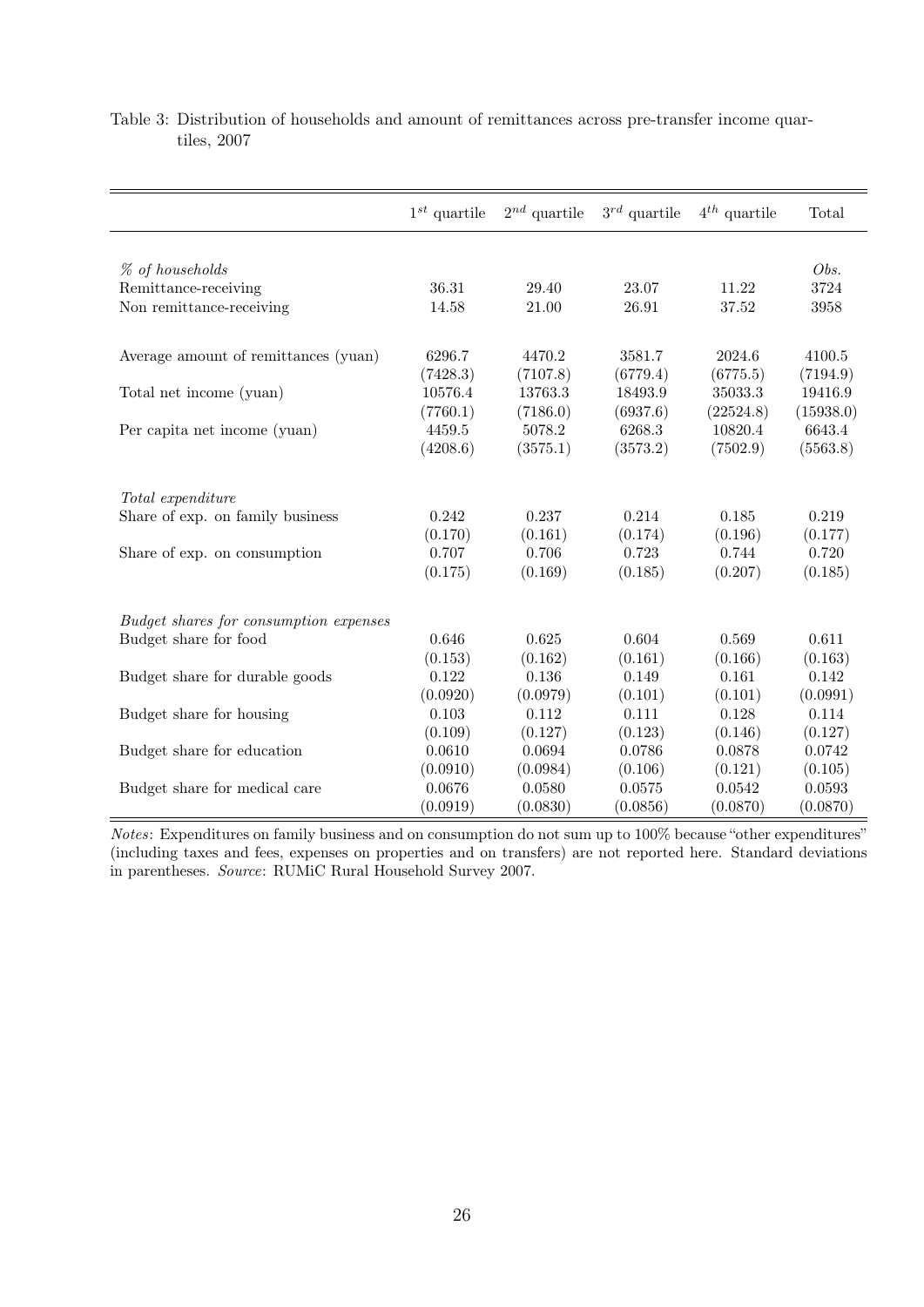|                                                       | Non-receiving<br>households | Remittance-receiving<br>households | All<br>households | Difference<br>in means |
|-------------------------------------------------------|-----------------------------|------------------------------------|-------------------|------------------------|
|                                                       |                             |                                    |                   |                        |
| Total expenditure<br>Share of exp. on family business | 0.214                       | 0.224                              | 0.219             | ***                    |
| Share of exp. on consumption                          | 0.716                       | 0.724                              | 0.720             | $**$                   |
| Total consumption                                     |                             |                                    |                   |                        |
| Budget share for food                                 | 0.606                       | 0.616                              | 0.611             | ***                    |
| Budget share for durable goods                        | 0.141                       | 0.144                              | 0.142             | $\ast$                 |
| Budget share for housing                              | 0.112                       | 0.115                              | 0.114             | $_{\rm NS}$            |
| Budget share for education                            | 0.0812                      | 0.0668                             | 0.0742            | ***                    |
| Budget share for medical care                         | 0.0602                      | 0.0583                             | 0.0593            | NS.                    |
|                                                       |                             |                                    |                   |                        |
| Per child education expenditure (yuan)                | 496.7                       | 325.5                              | 413.7             | ***                    |
| Observations                                          | 3958                        | 3724                               | 7682              |                        |

Table 4: Budget shares by remittance-receiving status, 2007

Notes: Expenditures on family business and on consumption do not sum up to 100% because "other expenditures" (including taxes and fees, expenses on properties and on transfers) are not reported here. The last column displays the significance level of mean differences between remittance-receiving and non-receiving households (NS: non-significant; \*: significant at 10%; \*\*: significant at 5%; \*\*\*: significant at  $1\%$ ). Source: RUMiC Rural Household Survey 2007.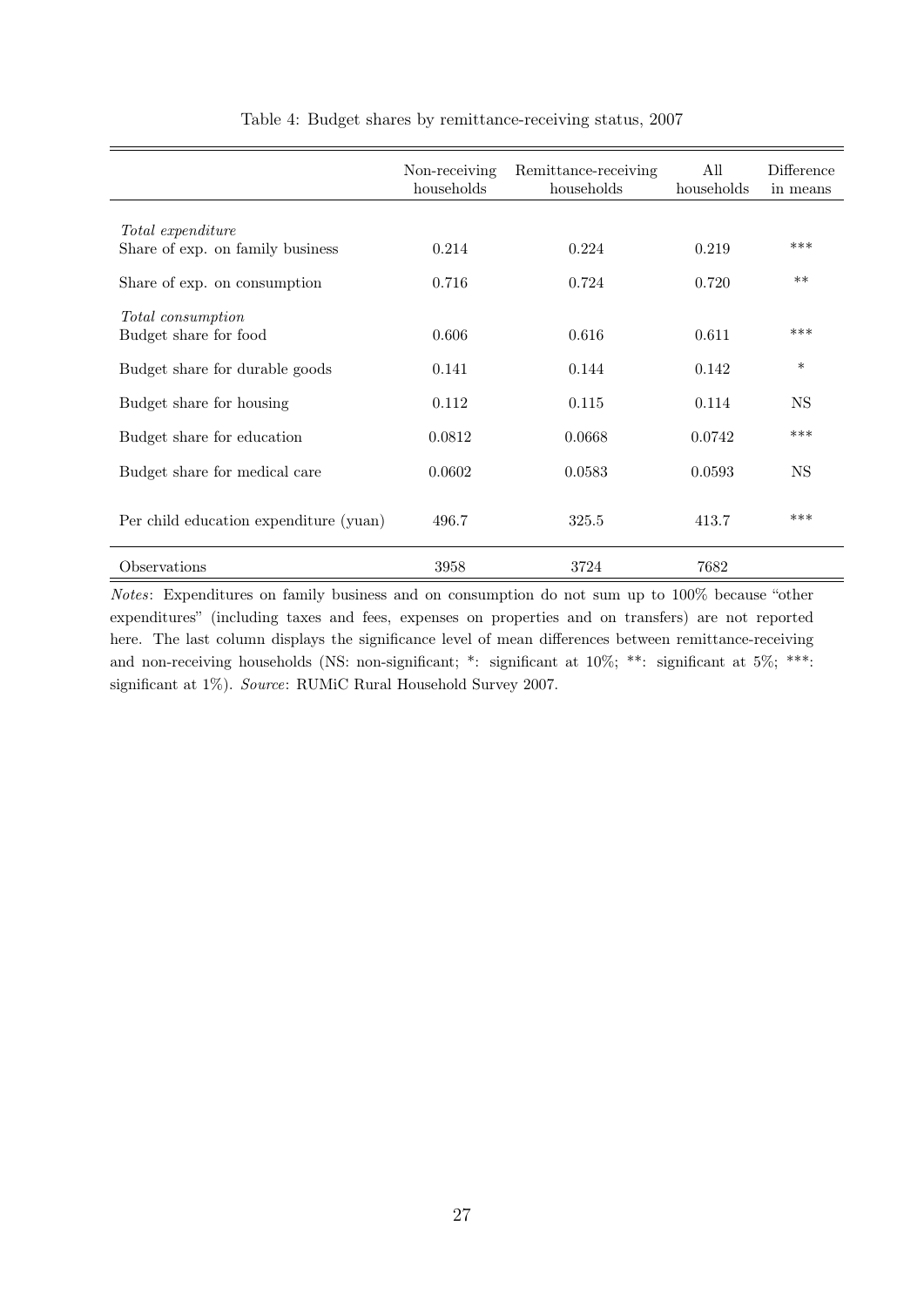| Dependent variable: whether the household receives remittances |                        |                        |                       |  |  |  |  |  |
|----------------------------------------------------------------|------------------------|------------------------|-----------------------|--|--|--|--|--|
|                                                                | (1)                    | (2)                    | (3)                   |  |  |  |  |  |
|                                                                |                        |                        |                       |  |  |  |  |  |
| $\#$ adult members                                             | $0.602***$ $(0.0275)$  | $0.962***$ $(0.0367)$  | $0.150***$ $(0.0517)$ |  |  |  |  |  |
| Share of children $<$ 6                                        | $1.574***$ $(0.320)$   | $1.272***$ $(0.400)$   | $2.148***$ $(0.650)$  |  |  |  |  |  |
| Share of children 6-15                                         | $1.209***$ $(0.185)$   | $1.685***$ $(0.231)$   | $0.836**$ $(0.378)$   |  |  |  |  |  |
| Share of elderly $($ >65)                                      | $-1.847***$ (0.296)    | $-3.135***$ $(0.407)$  | $-1.136**$ (0.549)    |  |  |  |  |  |
| Share of female adults                                         | $-0.550***$ (0.189)    | $-1.306***$ (0.236)    | 0.192(0.324)          |  |  |  |  |  |
| Average education                                              | $0.0484***$ $(0.0131)$ | $0.0863***$ $(0.0165)$ | 0.0107(0.0271)        |  |  |  |  |  |
| Tertiary education of adults                                   | $-0.395***$ (0.0916)   | $-0.288**$ (0.112)     | $-0.536***$ $(0.141)$ |  |  |  |  |  |
| Migration network                                              | $3.115***$ $(0.244)$   | $4.552***$ $(0.312)$   | $2.319***$ $(0.445)$  |  |  |  |  |  |
| Hebei                                                          | $-0.0971(0.126)$       | $-0.512***$ (0.165)    | $-0.788***$ $(0.255)$ |  |  |  |  |  |
| Jiangsu                                                        | $0.179*$ $(0.102)$     | $0.300**$ (0.119)      | $-0.334*$ $(0.191)$   |  |  |  |  |  |
| Zhejiang                                                       | $-1.232***$ (0.124)    | $-1.606***$ (0.169)    | $-2.139***$ $(0.221)$ |  |  |  |  |  |
| Anhui                                                          | $0.503***$ $(0.104)$   | $0.734***$ $(0.125)$   | $-0.451**$ $(0.180)$  |  |  |  |  |  |
| Henan                                                          | $0.380***$ $(0.0991)$  | $0.232*$ $(0.122)$     | $-0.588***$ (0.184)   |  |  |  |  |  |
| Hubei                                                          | $0.866***$ $(0.102)$   | $1.023***$ $(0.121)$   | $-0.0757(0.180)$      |  |  |  |  |  |
| Chongqing                                                      | $1.010***$ $(0.126)$   | $0.938***$ $(0.159)$   | $-0.519**$ (0.218)    |  |  |  |  |  |
| Sichuan                                                        | $1.009***$ $(0.102)$   | $1.051***$ $(0.120)$   | 0.212(0.194)          |  |  |  |  |  |
| Constant                                                       | $-3.093***$ $(0.185)$  | $-4.641***$ (0.237)    | 0.559(0.367)          |  |  |  |  |  |
| Observations                                                   | 7682                   | 6000                   | 3346                  |  |  |  |  |  |
| Pseudo $R^2$                                                   | 0.163                  | 0.276                  | 0.0857                |  |  |  |  |  |

Table 5: Logit estimation for propensity score

Notes: Specification (1) includes all households in the sample. Specification (2) is based on the sub-sample of migrant-sending remittance-receiving households and non-migrant-sending non-remittance-receiving households. Specification (3) is based on the sub-sample of migrant-sending households. Migration network is measured by the village share of households with migrants in 2005. Standard errors in parentheses.  $* p < 0.10, ** p < 0.05, ** p < 0.01$ . Source: RUMiC Rural Household Survey 2007.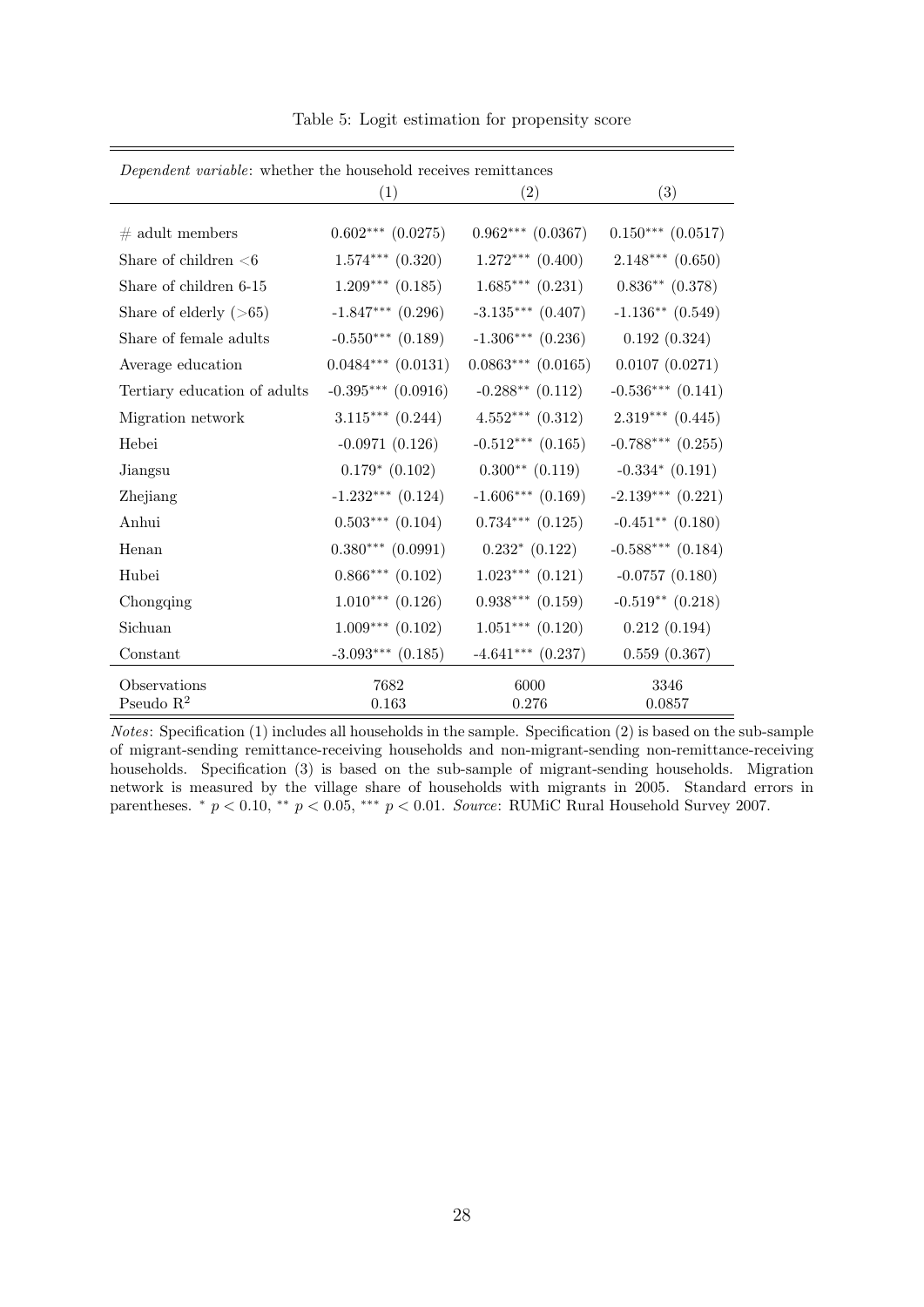| Variable                     | Sample    | Mean      |           | $%$ bias | % reduction in bias |
|------------------------------|-----------|-----------|-----------|----------|---------------------|
|                              |           | Treated   | Control   |          |                     |
|                              |           |           |           |          |                     |
| $#$ adult members            | Unmatched | 3.6907    | 3.0642    | 56.6     |                     |
|                              | Matched   | 3.5961    | 3.5512    | 4.1      | 92.8                |
| Share of children            | Unmatched | .03969    | .02622    | 16.9     |                     |
|                              | Matched   | .03779    | .03579    | $2.5\,$  | 85.2                |
| Share of children            | Unmatched | .09944    | .10702    | $-5.0$   |                     |
|                              | Matched   | .10153    | .10595    | $-2.9$   | 41.5                |
| Share of elderly $(>65)$     | Unmatched | .02577    | .04248    | $-14.6$  |                     |
|                              | Matched   | .02632    | .02824    | $-1.7$   | 88.5                |
| Share of female adults       | Unmatched | .48416    | .48827    | $-3.0$   |                     |
|                              | Matched   | .48402    | .48347    | 0.4      | 86.5                |
| Average education            | Unmatched | 7.0788    | 6.8876    | 8.8      |                     |
|                              | Matched   | 7.0621    | 7.0706    | $-0.4$   | 95.6                |
| Tertiary education of adults | Unmatched | .09291    | .10687    | $-4.7$   |                     |
|                              | Matched   | .09412    | .09868    | $-1.5$   | 67.3                |
| Migration network            | Unmatched | .20775    | .14182    | 41.5     |                     |
|                              | Matched   | .1905     | .18487    | $3.5\,$  | 91.5                |
| Hebei                        | Unmatched | .0427     | .08186    | $-16.3$  |                     |
|                              | Matched   | .04494    | .04887    | $-1.6$   | 90.0                |
| Jiangsu                      | Unmatched | .10929    | .143      | $-10.2$  |                     |
|                              | Matched   | .10967    | $.1032\,$ | $2.0\,$  | 80.8                |
| Zhejiang                     | Unmatched | .03249    | .20465    | $-55.2$  |                     |
|                              | Matched   | $.0342\,$ | .03877    | $-1.5$   | 97.3                |
| Anhui                        | Unmatched | .1297     | .09247    | 11.9     |                     |
|                              | Matched   | .1286     | .12602    | 0.8      | 93.1                |
| Henan                        | Unmatched | .12352    | .12506    | $-0.5$   |                     |
|                              | Matched   | .12889    | .13773    | $-2.7$   | $-474.3$            |
| Hubei                        | Unmatched | .16273    | .08969    | 22.1     |                     |
|                              | Matched   | .15659    | .15761    | $-0.3$   | 98.6                |
| Chongqing                    | Unmatched | .08324    | .04497    | 15.7     |                     |
|                              | Matched   | .08112    | .08447    | $-1.4$   | 91.2                |
| Sichuan                      | Unmatched | .18179    | .09626    | 24.9     |                     |
|                              | Matched   | $.1792\,$ | .1687     | 3.1      | 87.7                |

Table 6: Balancing tests for propensity score matching

Notes: The balancing test refers to the benchmark specification of the propensity score with all remittance-receiving households included in the treatment group no matter their migration status (specification (1) in Table 5). Migration network is measured by the village share of households with migrants in 2005. Standard errors in parentheses. Source: RUMiC Rural Household Survey 2007.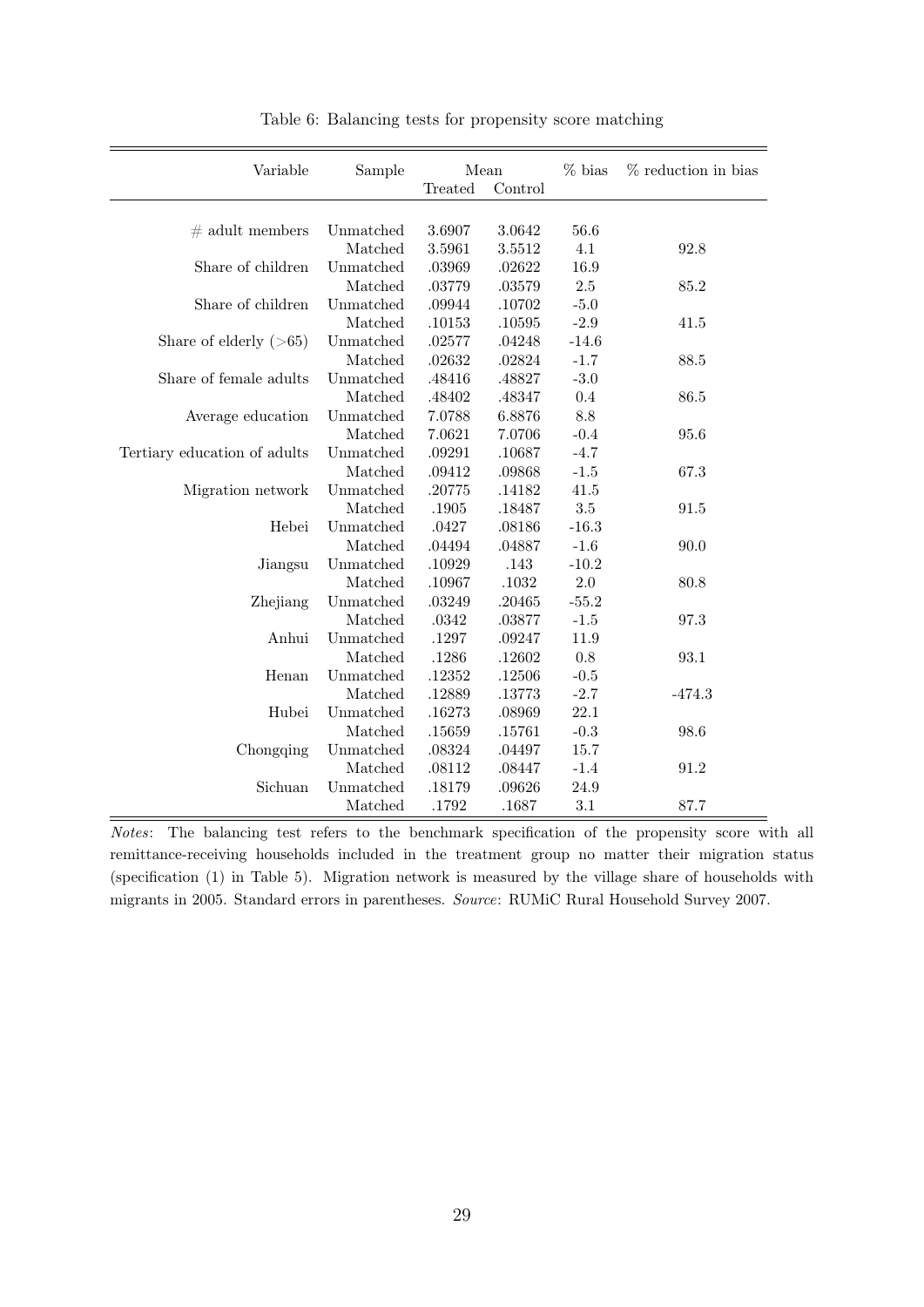|                                  | Treated group | Control group | Difference | Standard error | Significance |
|----------------------------------|---------------|---------------|------------|----------------|--------------|
|                                  |               |               |            |                |              |
| Per capita expenditure           | 7165          | 6008          | 1157       | 208            | ***          |
| Per capita consumption           | 5142          | 3726          | 1416       | 115            | ***          |
| Total expenditure                |               |               |            |                |              |
| Share of exp. on family business | 0.2234        | 0.2518        | $-0.0284$  | 0.0049         | ***          |
| Share of exp. on consumption     | 0.7243        | 0.6871        | 0.0372     | 0.0052         | ***          |
| Total consumption                |               |               |            |                |              |
| Budget share for food            | 0.6155        | 0.6176        | $-0.0020$  | 0.0044         | NS           |
| Budget share for durable goods   | 0.1438        | 0.1373        | 0.0065     | 0.0027         | $**$         |
| Budget share for housing         | 0.1155        | 0.1092        | 0.0063     | 0.0034         | $\ast$       |
| Budget share for education       | 0.0670        | 0.0806        | $-0.0136$  | 0.0029         | ***          |
| Budget share for medical care    | 0.0581        | 0.0553        | 0.0029     | 0.0024         | NS           |

Table 7: Average treatment effects - Full sample

Note: Gaussian Kernel matching estimator (bandwith: 0.06). A common support is imposed by dropping 5 percent of the treatment observations at which the score density of the control observations is the lowest. \*\*\*: significant at 1%; \*\*: significant at 5%; \*: significant at 10%. Source: RUMiC Rural Household Survey 2007.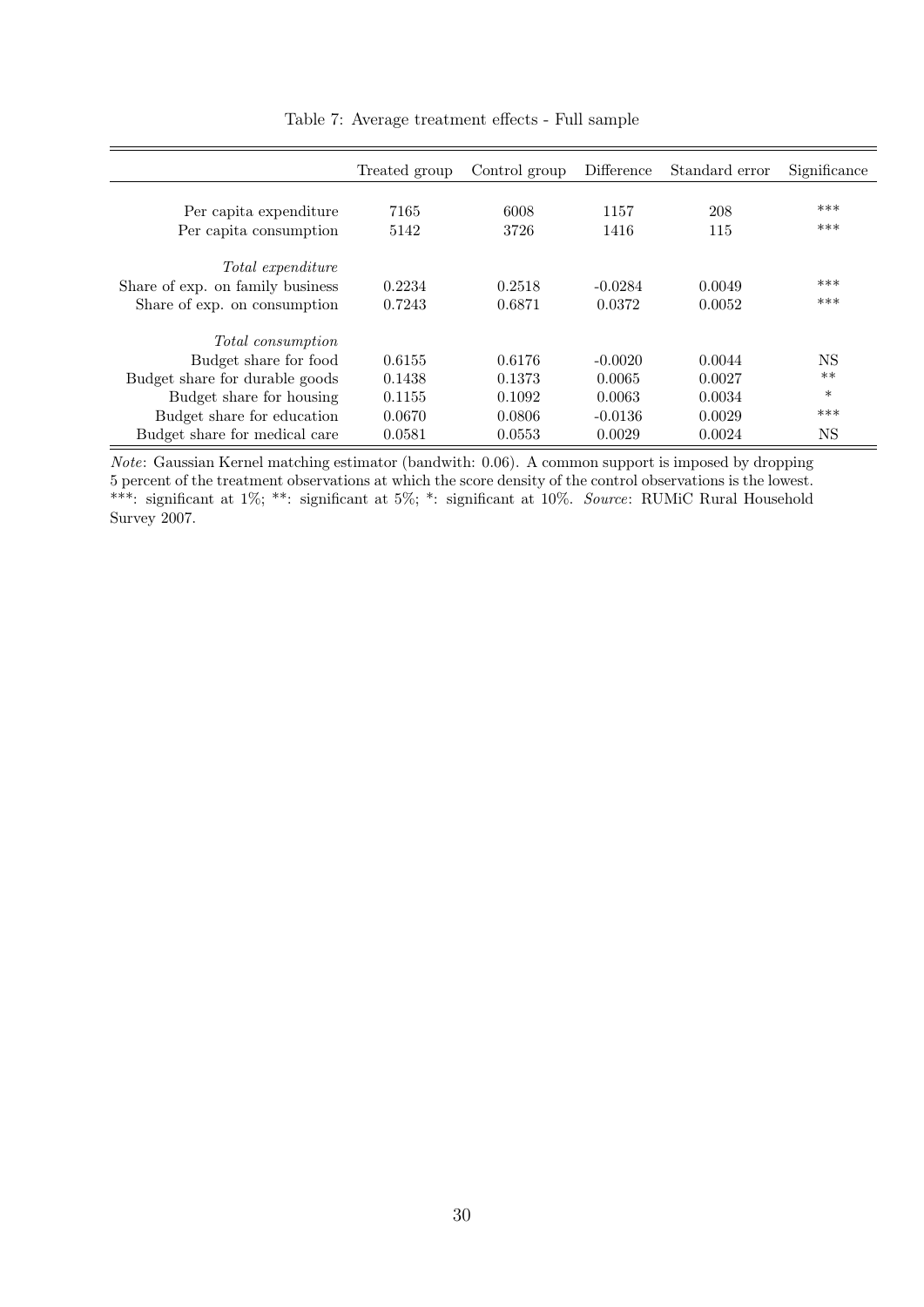|                                                                                                                                                                         |                                                      | Migrants sub-group                             |                                            |                                                   | (2) Migrants versus non-migrants               |                                                 |
|-------------------------------------------------------------------------------------------------------------------------------------------------------------------------|------------------------------------------------------|------------------------------------------------|--------------------------------------------|---------------------------------------------------|------------------------------------------------|-------------------------------------------------|
| Per capita expenditure<br>Per capita consumption                                                                                                                        | Difference<br>690<br>985                             | Standard error<br>340<br>233                   | $**$<br>***                                | Difference<br>2407<br>2286                        | Standard error<br>297<br>152                   | ***<br>***                                      |
| Total expenditure<br>Share of exp. on family business<br>Share of exp. on consumption                                                                                   | $-0.0341$<br>0.0371                                  | 0.0090<br>0.0093                               | ***<br>***                                 | $-0.0226$<br>0.0347                               | 0.0068<br>0.0071                               | $***$<br>$***$                                  |
| Total consumption<br>Budget share for food<br>Budget share for durable goods<br>Budget share for housing<br>Budget share for education<br>Budget share for medical care | $-0.0140$<br>0.0030<br>0.0169<br>$-0.0099$<br>0.0041 | 0.0080<br>0.0050<br>0.0065<br>0.0054<br>0.0045 | $\ast$<br><b>NS</b><br>***<br>$\ast$<br>NS | 0.0044<br>0.0057<br>0.0054<br>$-0.0211$<br>0.0056 | 0.0060<br>0.0036<br>0.0045<br>0.0039<br>0.0032 | NS<br><b>NS</b><br><b>NS</b><br>$***$<br>$\ast$ |

Table 8: Average treatment effects - Sub-samples

Note: See Table 7. Column (1) refers to the sub-sample of migrant-sending households, and compares remittance-receiving with non-remittance-receiving households. Column (2) compares migrant-sending remittance-receiving households with non-migrant-sending non-remittance-receiving households. Source: RUMiC Rural Household Survey 2007.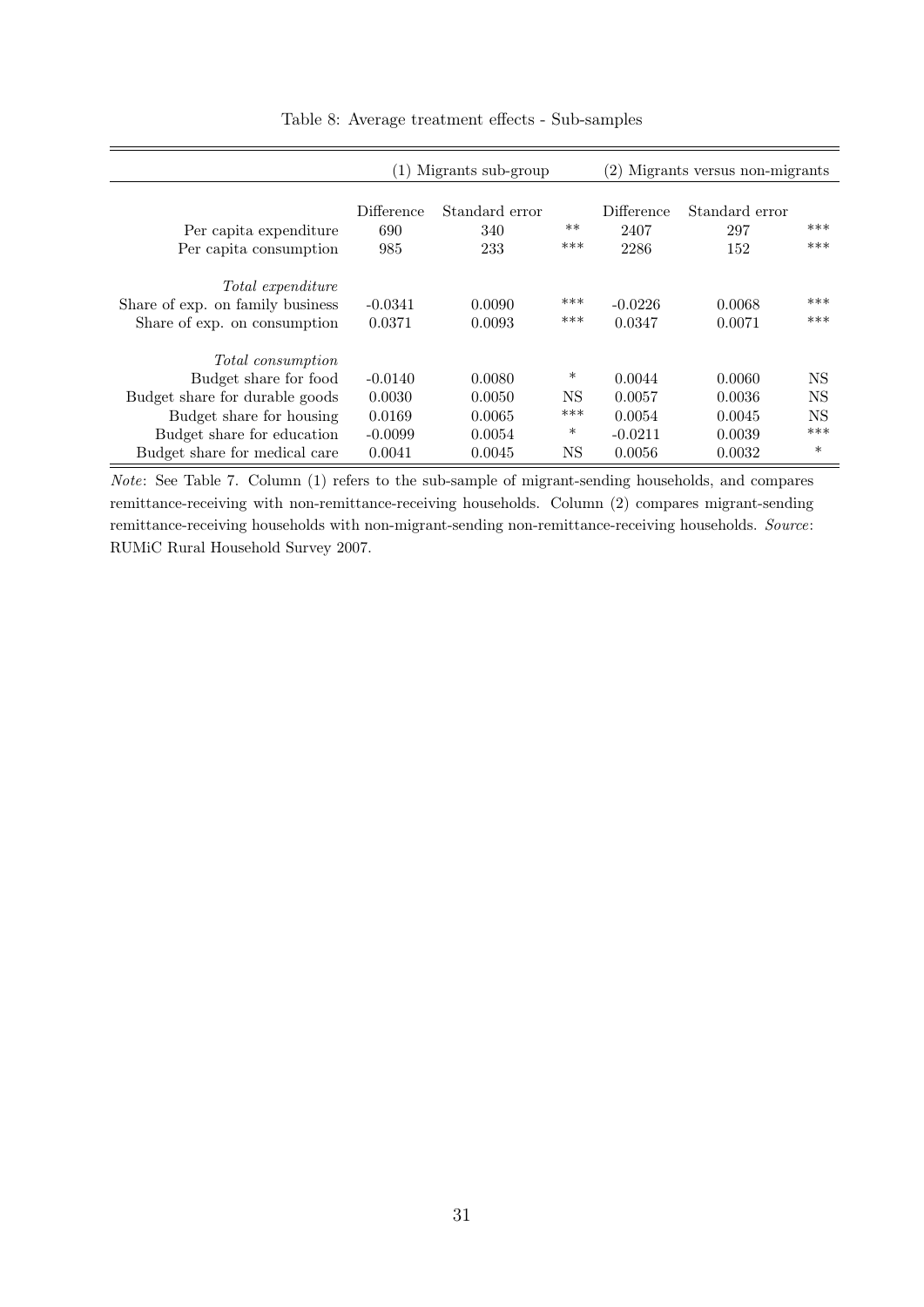|                                                                                                                                                                         | 2nd quartile<br>1st quartile                         |                                                |                                                         | 3rd quartile                                         |                                                |                                                     | 4th quartile                                         |                                                |                                         |                                                         |                                                |                                 |
|-------------------------------------------------------------------------------------------------------------------------------------------------------------------------|------------------------------------------------------|------------------------------------------------|---------------------------------------------------------|------------------------------------------------------|------------------------------------------------|-----------------------------------------------------|------------------------------------------------------|------------------------------------------------|-----------------------------------------|---------------------------------------------------------|------------------------------------------------|---------------------------------|
| Per capita expenditure<br>Per capita consumption                                                                                                                        | Difference<br>1053<br>1694                           | Std err<br>734<br>222                          | NS<br>***                                               | <b>Difference</b><br>1897<br>1662                    | Std err<br>251<br>168                          | ***<br>***                                          | Difference<br>2121<br>1724                           | Std err<br>257<br>175                          | ***<br>***                              | <b>Difference</b><br>2433<br>2205                       | Std err<br>609<br>406                          | ***<br>***                      |
| Total expenditure<br>Share of exp. on family business<br>Share of exp. on consumption                                                                                   | $-0.0443$<br>0.0468                                  | 0.0125<br>0.0128                               | ***<br>***                                              | $-0.0196$<br>0.0205                                  | 0.0090<br>0.0093                               | $\ast$<br>$**$                                      | $-0.0077$<br>0.0115                                  | 0.0092<br>0.0097                               | <b>NS</b><br><b>NS</b>                  | 0.0196<br>$-0.0051$                                     | 0.0128<br>0.0132                               | NS<br>NS                        |
| Total consumption<br>Budget share for food<br>Budget share for durable goods<br>Budget share for housing<br>Budget share for education<br>Budget share for medical care | $-0.0147$<br>0.0194<br>0.0006<br>0.0028<br>$-0.0081$ | 0.0111<br>0.0064<br>0.0081<br>0.0064<br>0.0067 | <b>NS</b><br>***<br><b>NS</b><br><b>NS</b><br><b>NS</b> | $-0.0205$<br>0.0173<br>0.0051<br>$-0.0042$<br>0.0022 | 0.0087<br>0.0054<br>0.0065<br>0.0048<br>0.0050 | $***$<br>***<br><b>NS</b><br><b>NS</b><br><b>NS</b> | $-0.0249$<br>0.0189<br>0.0175<br>$-0.0160$<br>0.0045 | 0.0085<br>0.0053<br>0.0068<br>0.0055<br>0.0047 | ***<br>***<br>$***$<br>***<br><b>NS</b> | $-0.0028$<br>$-0.0020$<br>0.0175<br>$-0.0216$<br>0.0089 | 0.0103<br>0.0064<br>0.0092<br>0.0074<br>0.0050 | NS<br>NS<br>$\ast$<br>***<br>NS |

Table 9: Average treatment effects - Testing for heterogeneous effects by income quartile of the left behinds

Note: See Table 7. Source: RUMiC Rural Household Survey 2007.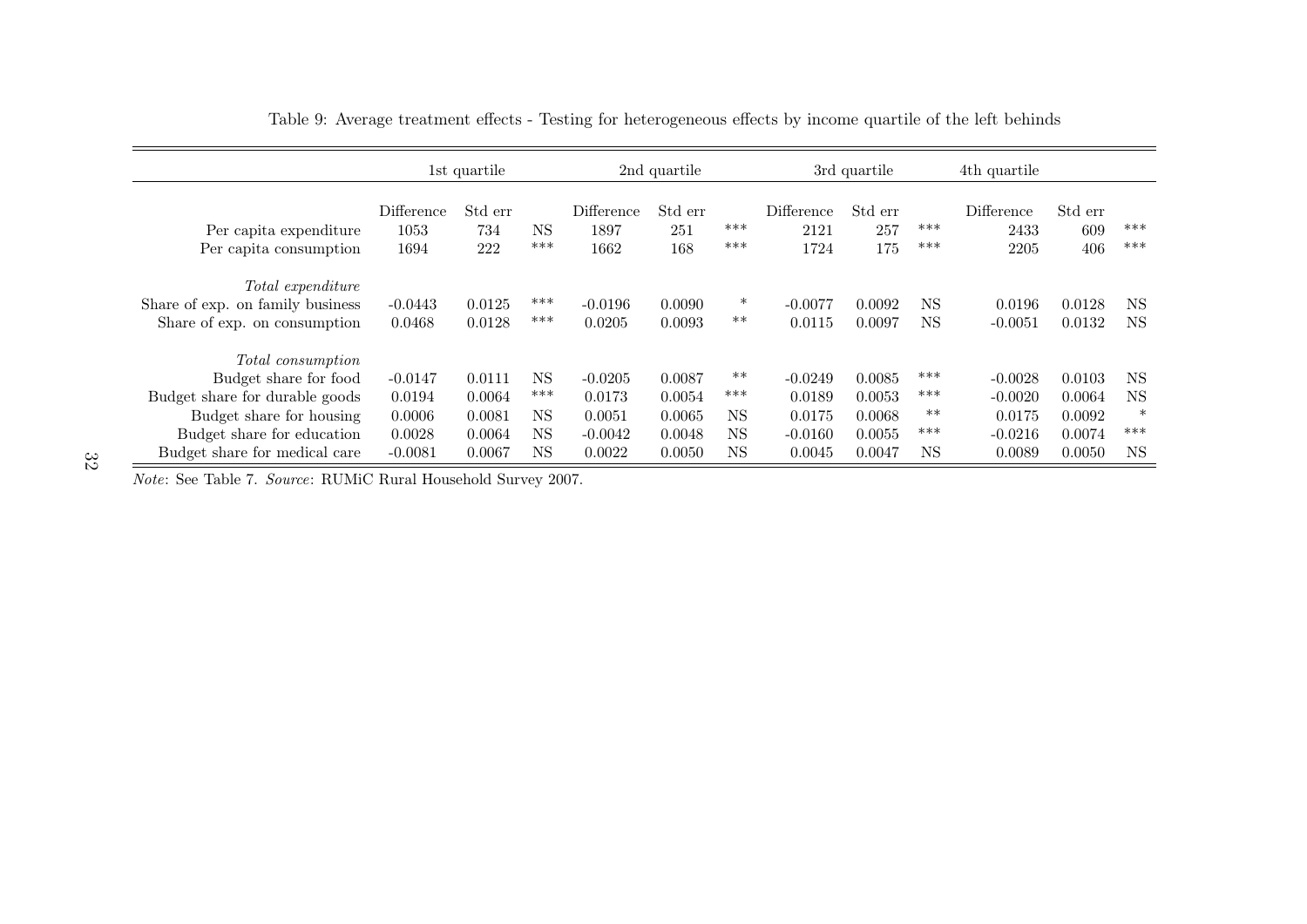|                                                                                              |                               | Coast                      |                        | Inland                        |                            |                               |
|----------------------------------------------------------------------------------------------|-------------------------------|----------------------------|------------------------|-------------------------------|----------------------------|-------------------------------|
| Per capita expenditure<br>Per capita consumption                                             | Difference<br>1632<br>2312    | Std err<br>405<br>235      | ***<br>***             | Difference<br>897<br>977      | Std err<br>172<br>103      | ***<br>***                    |
| <i>Total expenditure</i><br>Share of exp. on family business<br>Share of exp. on consumption | $-0.0317$<br>0.0486           | 0.0077<br>0.0084           | ***<br>***             | $-0.0308$<br>0.0354           | 0.0058<br>0.0060           | ***<br>***                    |
| Total consumption<br>Budget share for food<br>Budget share for durable goods                 | $-0.0057$<br>0.0103           | 0.0070<br>0.0042           | <b>NS</b><br>$**$      | 0.0015<br>0.0054              | 0.0056<br>0.0035           | <b>NS</b><br><b>NS</b>        |
| Budget share for housing<br>Budget share for education<br>Budget share for medical care      | 0.0053<br>$-0.0141$<br>0.0043 | 0.0057<br>0.0049<br>0.0037 | <b>NS</b><br>***<br>NS | 0.0050<br>$-0.0142$<br>0.0023 | 0.0043<br>0.0034<br>0.0031 | <b>NS</b><br>***<br><b>NS</b> |

Table 10: Average treatment effects - Testing for heterogeneous effects by location of the left behinds

Note: See Table 7. The regional classification is the following: Coast includes Hebei, Jiangsu, Zhejiang and Guangdong provinces; Inland includes Chongqing municipality and Sichuan, Henan, Hubei and Anhui provinces. Source: RUMiC Rural Household Survey 2007.